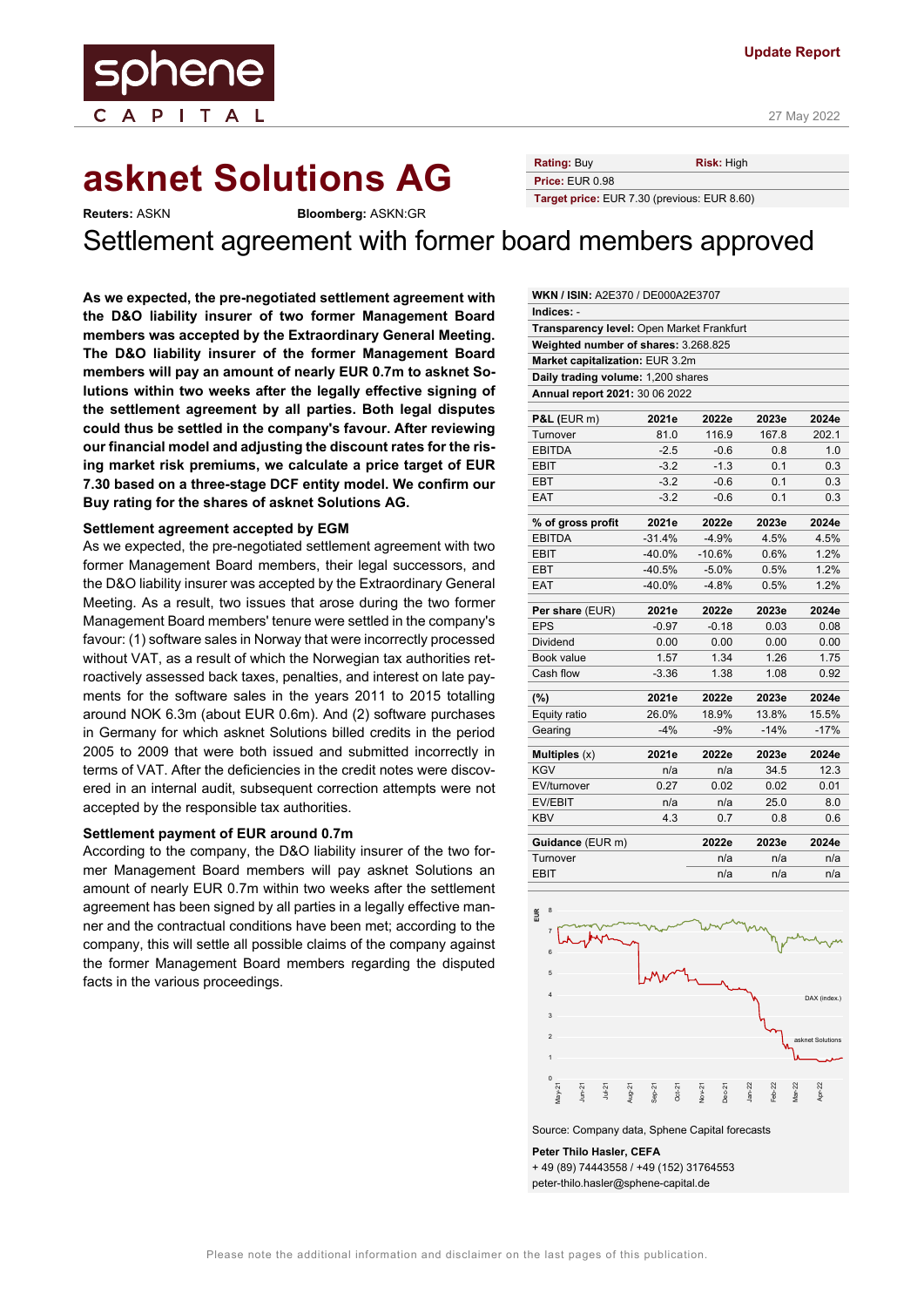### **In the medium term, our base case scenario results in an equity value of EUR 23.9m or EUR 7.30 per share**

The enterprise value of asknet Solutions in our model is EUR 19.9m. From this, 6.9% is derived from the terminal value, 43.5% and 49.6% from the cash flows generated in the detailed and rough planning phase, respectively. Adding the net financial position (expected at the end of 2021e) of approximately EUR 4.0m (based on excess cash) results in an equity value of EUR 23.9m. Based on the outstanding number of shares, this corresponds to a price target of EUR 7.30 per share.

Value of equity of EUR 23.9m or EUR 7.30 per share

#### **TABLE 1: DCF VALUATION: SUMMARY OF RESULTS**

|                                                 |                  |        | <b>Comment</b>                                                                | Δ                 |
|-------------------------------------------------|------------------|--------|-------------------------------------------------------------------------------|-------------------|
| Probability of insolvency in the terminal value | $\frac{0}{0}$    | 7.2%   | Synthetic rating B- with 10% RR and<br>CDS of 900 basis points                | $\Rightarrow$     |
| Terminal cost of capital                        | $\frac{0}{0}$    | 6.2%   | 500 basis points long-term risk premium to<br>30-year German government bonds | $\mathcal{L}$     |
| Present value terminal value                    | EUR <sub>m</sub> | 1.4    | Based on the terminal value in 2035e                                          | $\infty$          |
| in % of the enterprise value                    | $\%$             | 6.9%   |                                                                               | $\Rightarrow$     |
| Present values cash flow detailed planning      | EUR <sub>m</sub> | 8.7    | Present Value of FCFF for the period 2022e-26e                                | $\infty$          |
| in % of the Enterprise Value                    | %                | 43.5%  |                                                                               | $\infty$          |
| Present values cash flow rough planning         | EUR <sub>m</sub> | 9.9    | Present Value of the FCFF for the period 2027e-35e                            | ⇗                 |
| in % of the Enterprise Value                    | $\%$             | 49.6%  |                                                                               | ⇗                 |
| <b>Enterprise value</b>                         | EUR <sub>m</sub> | 19.9   |                                                                               | $\mathbf{\Omega}$ |
| Interest bearing liabilities                    | EUR <sub>m</sub> | 0.0    | Estimates as of 31 12 2021                                                    | $\infty$          |
| Liquidity                                       | EUR <sub>m</sub> | 4.0    | Estimates as of 31 12 2021e                                                   | $\infty$          |
| Value of equity                                 | EUR <sub>m</sub> | 23.9   |                                                                               | ⇘                 |
| Number of shares outstanding                    | m.               | 3.3    |                                                                               | $\Rightarrow$     |
| Value of equity per share                       | <b>EUR</b>       | 7.30   | Target price on a 24-month horizon                                            | $\mathbf{\Omega}$ |
| Current rate                                    | <b>EUR</b>       | 0.98   | Xetra closing price as of 25.05.2022                                          |                   |
| Expected price potential                        | $\frac{0}{0}$    | 644.9% | Share price potential on a 24-month horizon                                   |                   |

SOURCE: SPHENE CAPITAL FORECASTS

### **Confirmation of our Buy rating for the shares of asknet Solutions**

When compared to the current share price of EUR 0.98, the equity value we have calculated based on the management's sales and gross profit guidance for 2023e yields a clear upside potential. We therefore confirm our Buy rating for the shares of asknet Solutions AG

### **Multiples on reaching our DCF-based target price**

Based on our financial forecasts and if the equity value we calculated (base case scenario in the DCF valuation model) of EUR 7.30 per share is reached, asknet Solutions would be valued at the multiples below: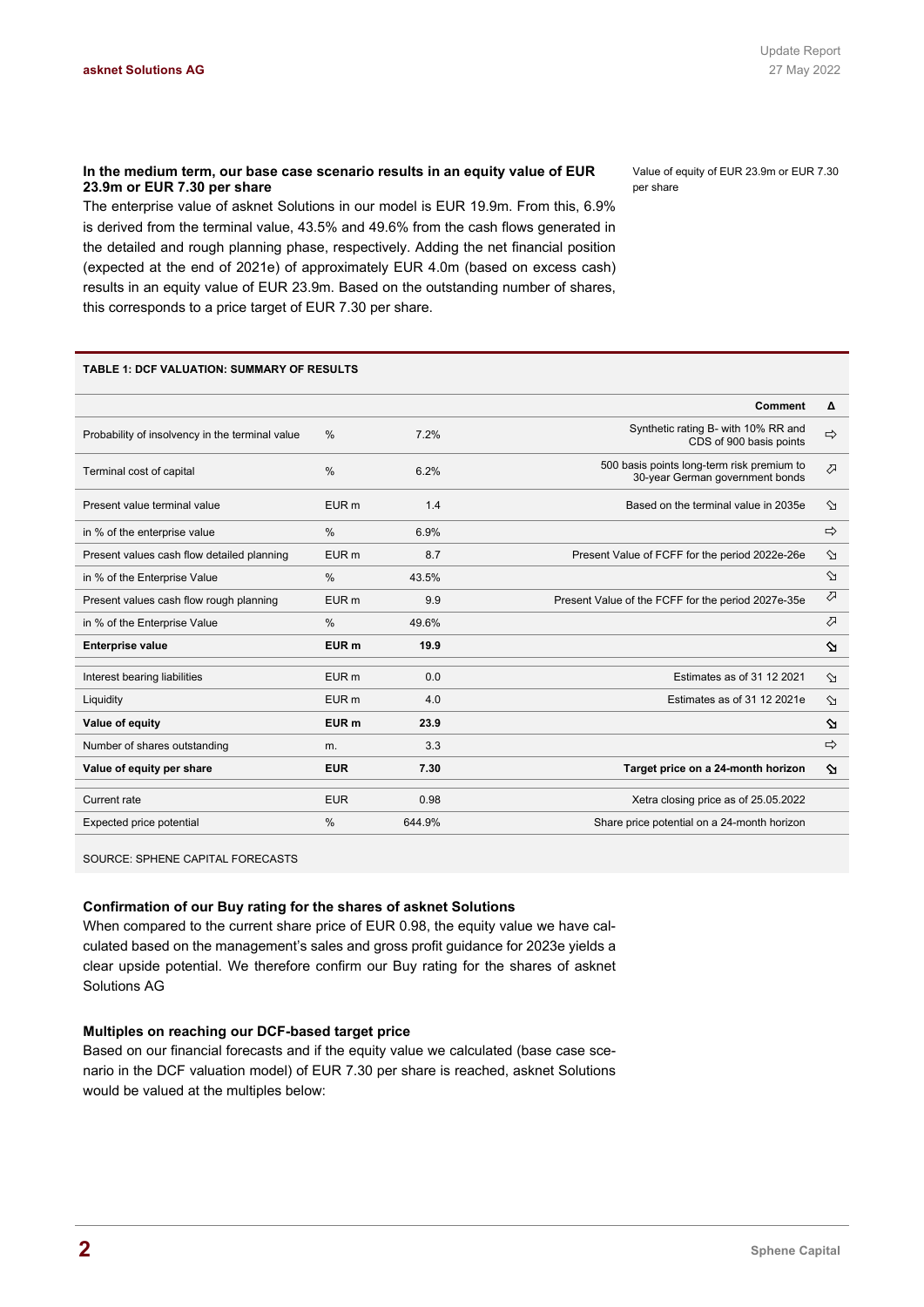### **TABLE 2: VALUATION MULTIPLIERS**

|                |      |       |         | Valuation at the current share price |         |         | Valuation at price target |       |       |
|----------------|------|-------|---------|--------------------------------------|---------|---------|---------------------------|-------|-------|
|                |      | 2022e | 2023e   | 2024e                                | 2025e   | 2022e   | 2023e                     | 2024e | 2025e |
| <b>PER</b>     | X    | n/a   | 33.9x   | 12.1x                                | 8.0x    | n/a     | n/a                       | 90.2x | 59.6x |
| EV/sales       | X    | 0.0x  | 0.0x    | 0.0x                                 | 0.0x    | 0.2x    | 0.1x                      | 0.1x  | 0.1x  |
| <b>EV/EBIT</b> | X    | n/a   | 24.5x   | 7.8x                                 | 4.9x    | n/a     | n/a                       | 79.9x | 53.0x |
| <b>PBR</b>     | X    | 0.7x  | 0.8x    | 0.6x                                 | 0.7x    | 5.5x    | 5.8x                      | 4.2x  | 5.2x  |
| Dividend yield | $\%$ | 0.0%  | $0.0\%$ | 0.0%                                 | $0.0\%$ | $0.0\%$ | 0.0%                      | 0.0%  | 0.0%  |

SOURCE: SPHENE CAPITAL FORECASTS

### **Risks to the achievement of our price target**

We see the following weaknesses and downside risks for the achievement of our price target:

- **Improvable profitability**, as asknet Solutions has hardly been able to achieve positive operating results in recent years,
- comparatively low **liquidity of the shares**...
- ...with unusually high **volatility of the shares**,
- **dependencies on management** ("key man risk") and major investors.

### **Catalysts for performance**

We see the most important catalysts for the development of asknet Solutions' share price in the coming months in

- Reports of better than expected **earnings development** in the current financial year,
- **M&A activities** in the education sector,
- Reports on the **acquisition of new customers**, including in particular educational institutions, and news on strategic partnerships.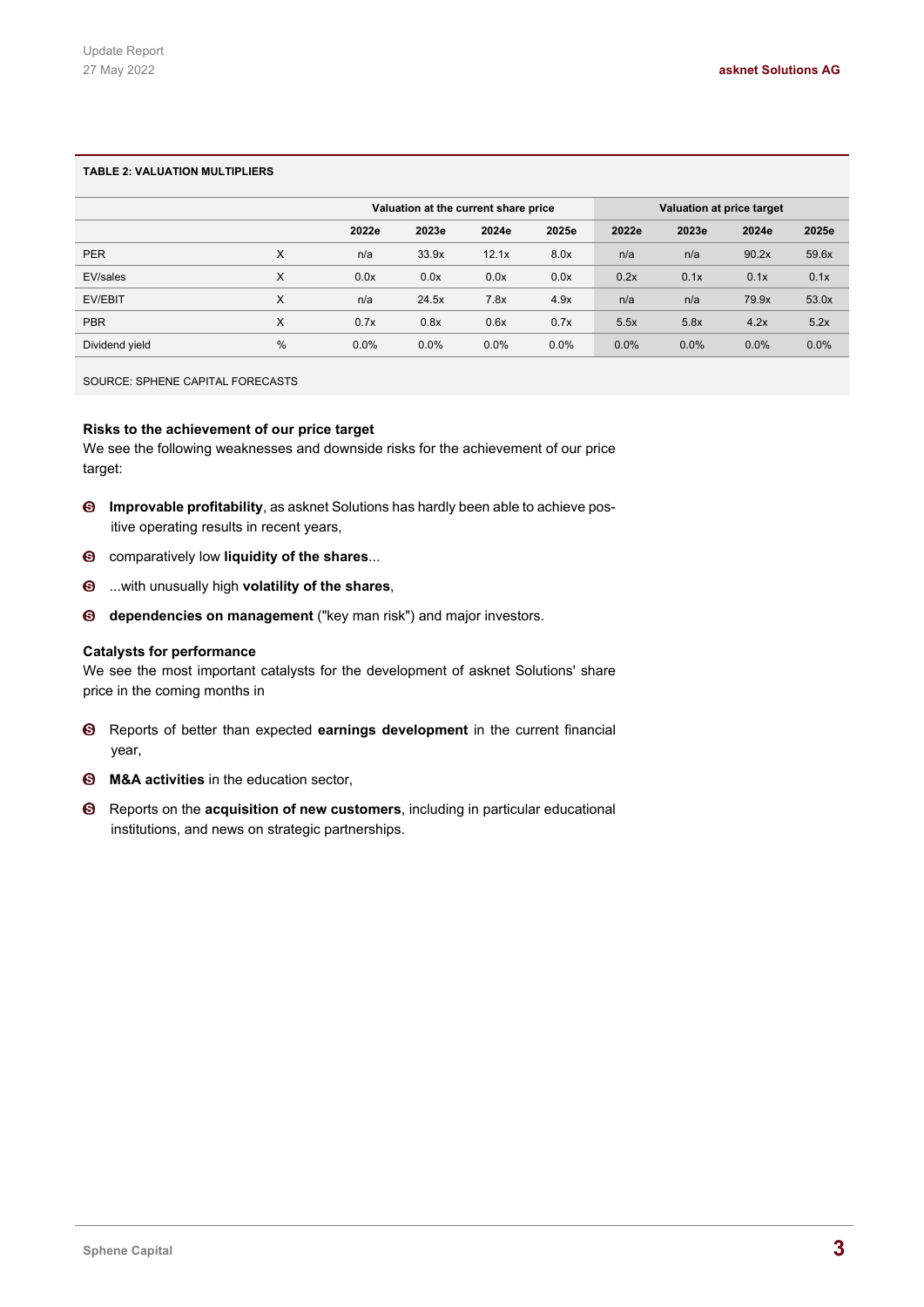**asknet Solutions' business activities focus on the development and operation of software procurement portals for universities, colleges, research institutes, university hospitals and companies in the form of central intranet portals. These procurement portals enable authorized users to purchase software products, usually at more favourable conditions than in the stand-alone case. asknet Solutions operates in this business unit exclusively in Germanspeaking countries. The second business unit, eCommerce solutions, is to be strengthened through targeted investments and strategic projects in its three areas of competence: technology platform, merchant-of-record services, and payment facilitation services and solutions. In the third area, New Pipeline, strategic partnerships are to be concluded within the EduTech sector.** 

### **Core business: Portals for scientific institutions and universities**

asknet Solutions' core business is the development and operation of customized software and hardware procurement portals used in universities, research institutions, university hospitals and companies. Via a central intranet site, employees, scientific staff and students of the teaching institutions can procure software products with appropriate usage rights and download them to their computers. The procurement portals are seamlessly linked to the intranet of the respective institutions. Within the scope of the volume licenses agreed upon by asknet Solutions, users can purchase the software products offered at significantly reduced conditions, especially in the field of science.

The asknet Solutions procurement portals allow students and university employees to download software (packages) at discounted rates.



SOURCE: COMPANY DATA, SPHENE CAPITAL

For these services, asknet Solutions receives a percentage of the gross or net revenues generated from the sale of digital products or from software updates via the online shop.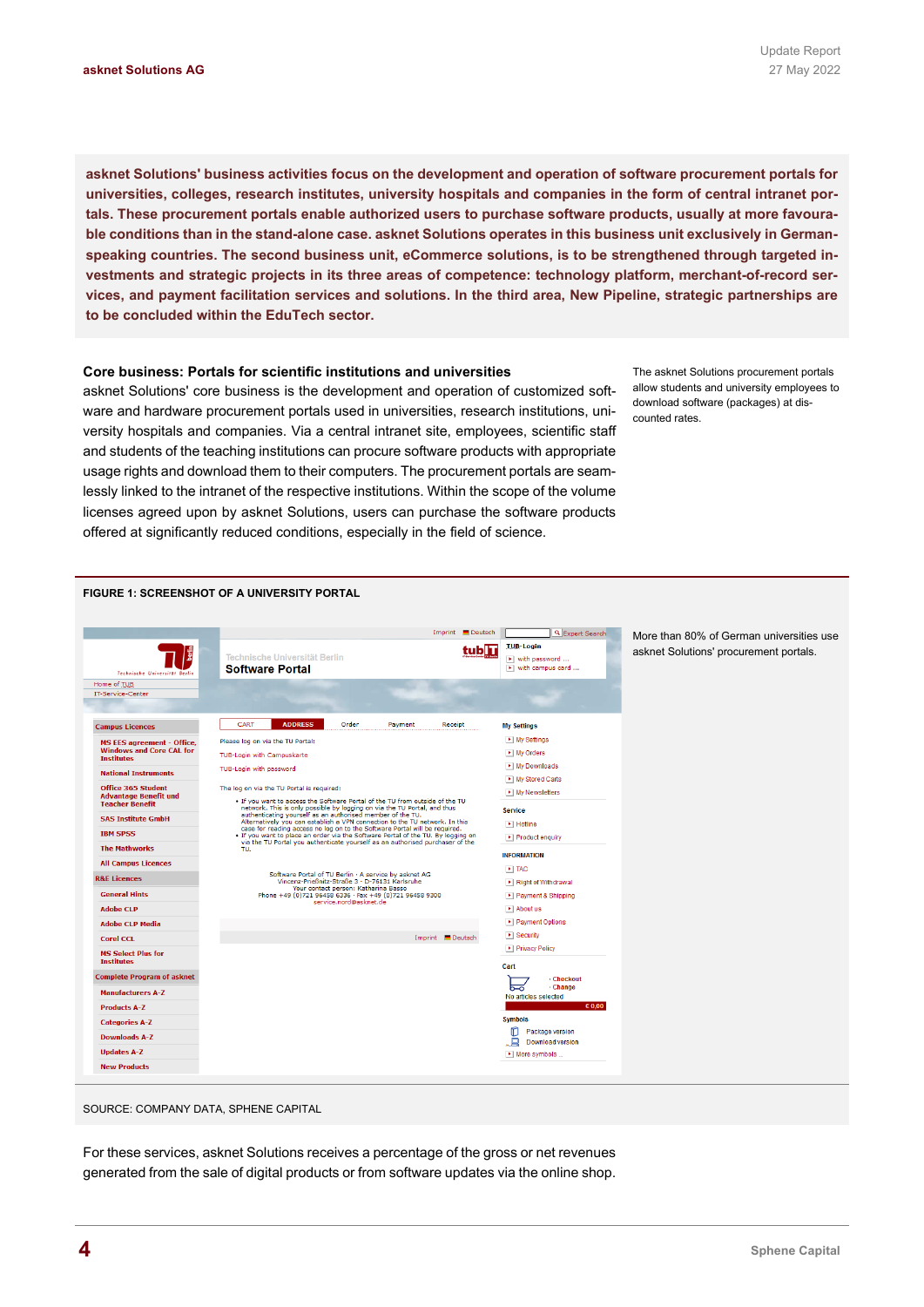According to our estimates, 85% of the revenue is generated from the resale of software from more than 130 software vendors and 15% from the development and maintenance of the e-procurement portal via a software-as-a-service (SaaS) model as well as other customer-specific services, such as from Office 365, marketing or SEO services.



The number of students at German universities continued to rise in the winter semester 2020/2021. According to the first preliminary results of the Federal Statistical Office (Destatis), 2,948,700 students are enrolled at a higher education institution in Germany (+2.0% YoY).

SOURCE: FEDERAL STATISTICAL OFFICE, SPHENE CAPITAL

### **Considerable savings potential**

In recent years, German higher education institutions have concluded large-volume license agreements at both university and state level in order to save costs. The advantage of a central procurement portal is that the individual HEIs have a central information, procurement and distribution platform that enables them to efficiently procure, distribute and bill for software.

This means that software licenses no longer have to be purchased for each individual PC; instead, the institutions pay license fees depending on the number of employees and users, who can then use the licensed desktop software on any computers and devices of the respective universities as well as for working on their private computers. In addition, the framework agreements concluded with asknet Solutions offer universities uniform conditions. These facilitate license management and enable a higher degree of standardization. The potential savings in procurement time and costs are thus considerable in our estimation.

### **asknet Solutions suppliers and customers**

The suppliers of the software are, on the one hand, software developers such as Microsoft or Adobe and, on the other hand, the classic distributors such as Ingram or Basically, all universities are potential customers of asknet Solutions.

asknet Solutions is exclusively present in the German-speaking region. With more than 80% of the universities, asknet Solutions clearly holds the market leadership.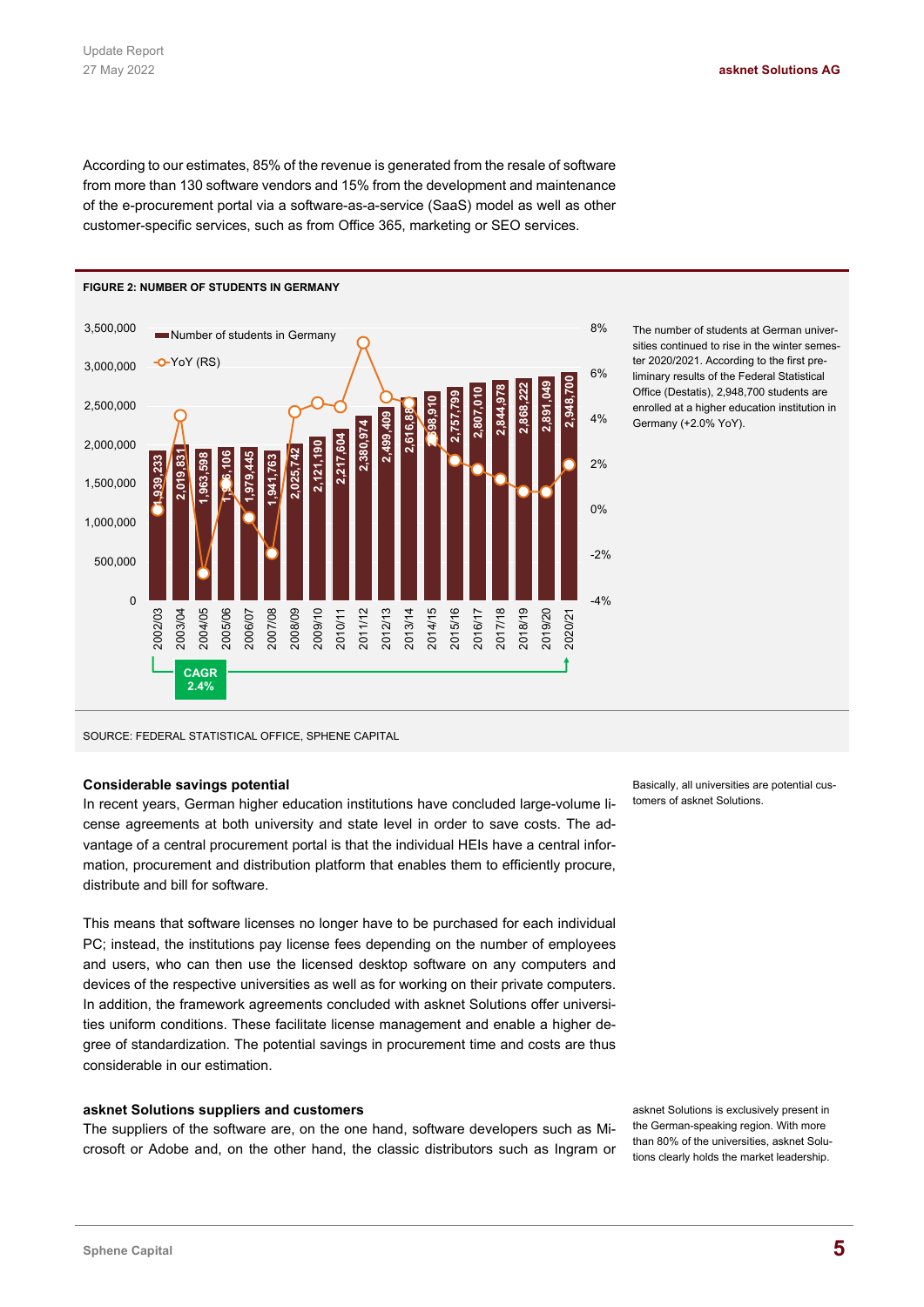TechData. Four software manufacturers - Microsoft (49%), Adobe (21%), Ansys (11%) and IBM (6%) - are reported to be responsible for about 85% of gross resale revenues.

asknet Solutions' customers are universities and technical colleges such as the Free University of Berlin or RWTH Aachen, university hospitals, and scientific research institutions such as the Max Planck Society or the Karlsruhe Research Center. The focus of the company's business activities is on German-speaking countries. According to the company, the customer structure is highly diversified.

### **Competitive environment**

Currently, according to information, more than 80% of German universities and universities of applied sciences are asknet Solutions customers. Competition comes from three companies: Software 1, Cancom and Crayon. However, as Table 8 below shows, we believe that these companies are positioned worse than asknet Solutions in key respects.



SOURCE: COMPANY DATA, SPHENE CAPITAL

#### **Expansion of the service offer planned**

In addition, it is planned to expand the Academics business unit beyond its original focus on the higher education sector to the entire education market, including schools, especially secondary schools, adult education and employee training. To this end, partnerships have been established with leading EduTech company Blackboard and with Digital Domain, the world leader in visual effects, virtual reality, digital humans and virtual human technology.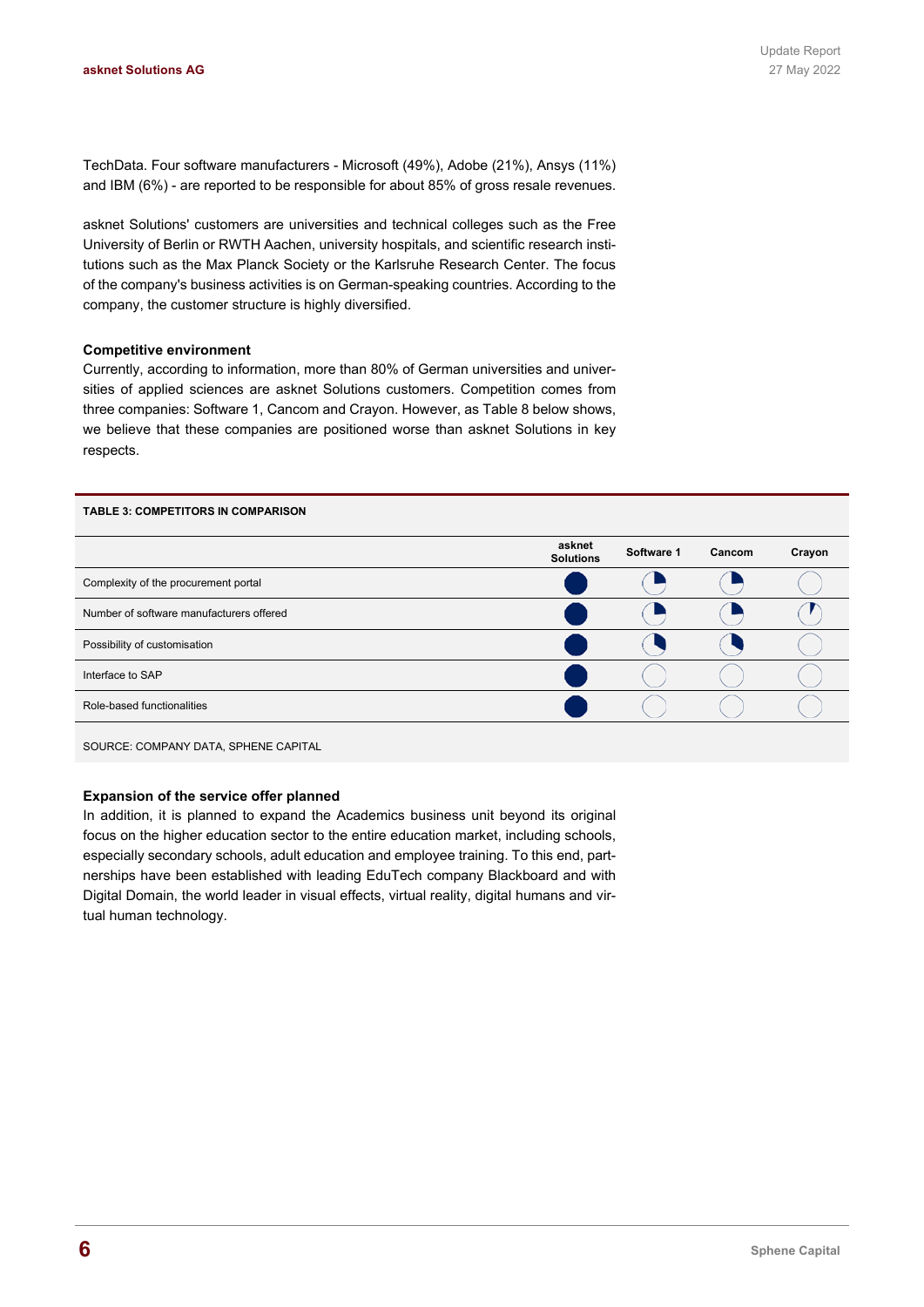# **Profit and Loss Account, 2010-16**

| HGB (31.12.)                    |                  | 2010     | 2011     | 2012      | 2013     | 2014     | 2015     | 2016     |
|---------------------------------|------------------|----------|----------|-----------|----------|----------|----------|----------|
| <b>Gross revenues</b>           | EUR <sub>m</sub> | 72.7     | 65.4     | 74.8      | 82.2     | 89.4     | 73.3     | 68.7     |
| YoY                             | %                | 5.4%     | $-10.0%$ | 14.4%     | 9.9%     | 8.7%     | $-18.0%$ | $-6.3%$  |
| Other operating income          | EUR <sub>m</sub> | 0.1      | 0.2      | 0.9       | 0.6      | 0.6      | 0.7      | 0.6      |
| Own work capitalised            | EUR <sub>m</sub> | 0.0      | 0.0      | 0.0       | 0.0      | 0.0      | 0.0      | 0.0      |
| <b>Total output</b>             | EUR <sub>m</sub> | 72.8     | 65.6     | 75.7      | 82.8     | 90.0     | 74.0     | 69.4     |
| YoY                             | %                | 5.3%     | $-9.8%$  | 15.4%     | 9.4%     | 8.7%     | $-17.8%$ | $-6.3%$  |
| Cost of materials               | EUR <sub>m</sub> | $-62.4$  | $-55.6$  | $-64.9$   | $-72.1$  | $-79.1$  | $-63.4$  | $-60.2$  |
| in % of total output            | %                | $-85.7%$ | $-84.7%$ | $-85.8%$  | $-87.1%$ | $-88.0%$ | $-85.6%$ | $-86.7%$ |
| <b>Gross profit</b>             | EUR <sub>m</sub> | 10.4     | 10.0     | 10.8      | 10.7     | 10.8     | 10.6     | 9.2      |
| YoY                             | %                | 7.8%     | $-3.4%$  | 7.1%      | $-0.5%$  | 1.3%     | $-1.9%$  | $-13.4%$ |
| in % of total output            | %                | 14.3%    | 15.3%    | 14.2%     | 12.9%    | 12.0%    | 14.4%    | 13.3%    |
| Gross profit (adjusted)         | EUR <sub>m</sub> | 10.3     | 9.8      | 9.9       | 10.1     | 10.2     | 10.0     | 8.6      |
| YoY                             | %                | $-12.0%$ | 5.0%     | 0.5%      | $-9.9%$  | 43.4%    | $-38.6%$ | 23.8%    |
| in % of total output            | %                | 14.1%    | 15.0%    | 13.1%     | 12.3%    | 11.4%    | 13.5%    | 12.3%    |
| Personnel expenses              | EUR <sub>m</sub> | $-5.7$   | $-5.9$   | $-4.8$    | $-5.0$   | $-5.4$   | $-5.2$   | $-5.4$   |
| in % of gross revenues          | %                | $-7.8%$  | $-9.0%$  | $-6.3%$   | $-6.1%$  | $-6.1%$  | $-7.1%$  | $-7.8%$  |
| Other operating expenses        | EUR <sub>m</sub> | $-5.3$   | $-4.9$   | $-5.8$    | $-5.4$   | $-5.2$   | $-5.2$   | $-5.3$   |
| in % of gross revenues          | %                | $-7.2%$  | $-7.5%$  | $-7.8%$   | $-6.5%$  | $-5.8%$  | $-7.1%$  | $-7.8%$  |
| <b>EBITDA</b>                   | EUR <sub>m</sub> | $-0.5$   | $-0.8$   | 0.2       | 0.4      | 0.2      | 0.2      | $-1.5$   |
| in % of gross profit (adjusted) | %                | $-5.2%$  | $-7.7%$  | 2.0%      | 3.7%     | 2.3%     | 2.3%     | $-17.6%$ |
| Depreciation                    | EUR <sub>m</sub> | $-0.1$   | $-0.1$   | $-0.1$    | $-0.1$   | $-0.1$   | $-0.1$   | $-0.1$   |
| Amortisation                    | EUR <sub>m</sub> | 0.0      | 0.0      | 0.0       | 0.0      | 0.0      | 0.0      | 0.0      |
| <b>EBIT</b>                     | EUR <sub>m</sub> | -0.7     | $-0.9$   | 0.1       | 0.2      | 0.1      | 0.1      | $-1.7$   |
| YoY                             | %                | $-46.5%$ | 34.7%    | $-109.5%$ | 180.0%   | $-52.2%$ | $-16.5%$ | n/a      |
| YoY                             | EUR <sub>m</sub> | $-0.1$   | 0.3      | 0.0       | $-0.2$   | 0.8      | $-1.2$   | 0.3      |
| in % of gross profit (adjusted) | $\frac{0}{0}$    | $-6.4%$  | $-9.1%$  | 0.9%      | 2.3%     | 1.1%     | 1.0%     | $-19.3%$ |
| Result from participations      | EUR <sub>m</sub> | 0.0      | 0.0      | 0.0       | 0.0      | 0.0      | 0.0      | 0.0      |
| Net financial result            | EUR <sub>m</sub> | 0.1      | 0.0      | 0.0       | 0.0      | 0.0      | 0.0      | $-0.2$   |
| A. o. Result                    | EUR <sub>m</sub> | 0.0      | 0.0      | 0.0       | 0.0      | 0.0      | 0.0      | 0.0      |
| <b>EBT</b>                      | EUR <sub>m</sub> | $-0.6$   | $-0.8$   | 0.1       | 0.2      | 0.1      | 0.1      | $-1.8$   |
| in % of gross profit (adjusted) | %                | $-5.7%$  | $-8.6%$  | 1.0%      | 2.4%     | 1.1%     | 0.9%     | $-21.4%$ |
| <b>Taxes</b>                    | EUR <sub>m</sub> | 0.0      | 0.0      | 0.0       | 0.0      | 0.0      | 0.0      | 0.0      |
| in % of EBT                     | %                | 6.0%     | 3.3%     | $-23.8%$  | $-4.2%$  | $-8.3%$  | $-11.2%$ | 0.0%     |
| <b>Net result</b>               | EUR <sub>m</sub> | $-0.6$   | $-0.9$   | 0.1       | 0.2      | 0.1      | 0.1      | $-1.8$   |
| in % of gross profit (adjusted) | %                | $-6.0%$  | $-8.9%$  | 0.8%      | 2.3%     | 1.0%     | 0.8%     | $-21.4%$ |
| Minority interests              | EUR <sub>m</sub> | 0.0      | 0.0      | 0.0       | 0.0      | 0.0      | 0.0      | 0.0      |
| Number of shares                | m.               | 0.5      | 0.5      | 0.5       | 0.5      | 0.5      | 0.5      | 0.5      |
| <b>EPS</b>                      | <b>EUR</b>       | $-1.23$  | $-1.74$  | 0.16      | 0.46     | 0.21     | 0.16     | $-3.60$  |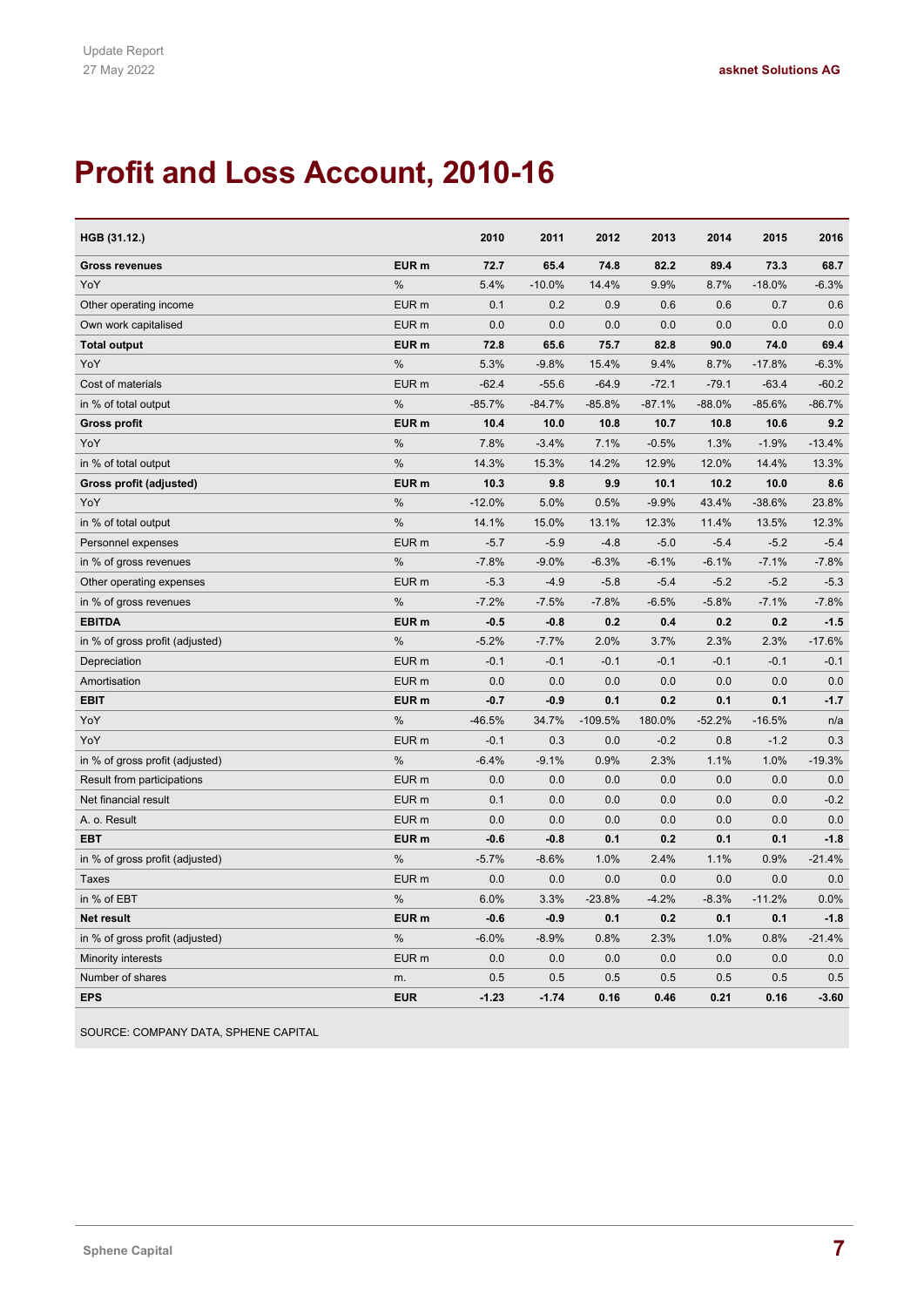# **Profit and Loss Account, 2017-23e**

| HGB (31.12.)                    |                  | 2017      | 2018      | 2019     | 2020     | 2021e    | 2022e    | 2023e     |
|---------------------------------|------------------|-----------|-----------|----------|----------|----------|----------|-----------|
| <b>Gross revenues</b>           | EUR <sub>m</sub> | 66.2      | 85.8      | 84.3     | 81.9     | 81.0     | 116.9    | 167.8     |
| YoY                             | %                | $-3.7%$   | 29.7%     | $-1.8%$  | $-2.8%$  | $-1.1%$  | 44.3%    | 43.6%     |
| Other operating income          | EUR <sub>m</sub> | 0.9       | 0.9       | 0.2      | 2.5      | 1.1      | 1.1      | 1.1       |
| Own work capitalised            | EUR <sub>m</sub> | 1.6       | 0.7       | 0.0      | 0.0      | 0.0      | 0.0      | 0.0       |
| <b>Total output</b>             | EUR <sub>m</sub> | 68.7      | 87.4      | 84.5     | 84.4     | 82.1     | 118.0    | 168.9     |
| YoY                             | $\%$             | $-0.9%$   | 27.2%     | $-3.3%$  | $-0.1%$  | $-2.8%$  | 43.7%    | 43.2%     |
| Cost of materials               | EUR <sub>m</sub> | $-57.9$   | $-76.4$   | $-75.3$  | $-73.4$  | $-73.0$  | $-104.5$ | $-149.4$  |
| in % of total output            | $\%$             | $-84.2%$  | $-87.4%$  | $-89.1%$ | $-86.9%$ | $-89.0%$ | $-88.6%$ | $-88.5%$  |
| <b>Gross profit</b>             | EUR <sub>m</sub> | 10.9      | 11.0      | 9.2      | 11.0     | 9.0      | 13.4     | 19.5      |
| YoY                             | $\%$             | 18.1%     | 1.4%      | $-16.4%$ | 19.6%    | $-18.2%$ | 48.8%    | 45.3%     |
| in % of total output            | %                | 15.8%     | 12.6%     | 10.9%    | 13.1%    | 11.0%    | 11.4%    | 11.5%     |
| Gross profit (adjusted)         | EUR <sub>m</sub> | 8.3       | 9.4       | 9.0      | 8.5      | 8.0      | 12.4     | 18.4      |
| YoY                             | %                | $-3.3%$   | 14.0%     | $-4.4%$  | $-5.5%$  | $-6.7%$  | 55.2%    | 49.1%     |
| in % of total output            | $\%$             | 12.1%     | 10.8%     | 10.7%    | 10.1%    | 9.7%     | 10.5%    | 10.9%     |
| Personnel expenses              | EUR <sub>m</sub> | $-4.9$    | $-5.6$    | $-4.4$   | $-3.7$   | $-3.6$   | $-3.8$   | $-3.9$    |
| in % of gross revenues          | $\%$             | $-7.5%$   | $-6.5%$   | $-5.2%$  | $-4.5%$  | $-4.5%$  | $-3.2%$  | $-2.3%$   |
| Other operating expenses        | EUR <sub>m</sub> | $-4.9$    | $-5.7$    | $-6.7$   | $-7.8$   | $-7.9$   | $-10.2$  | $-14.8$   |
| in % of gross revenues          | $\%$             | $-7.5%$   | $-6.7%$   | $-7.9%$  | $-9.5%$  | $-9.8%$  | $-8.8%$  | $-8.8%$   |
| <b>EBITDA</b>                   | EUR <sub>m</sub> | 1.0       | $-0.3$    | $-1.9$   | $-0.5$   | $-2.5$   | $-0.6$   | 0.8       |
| in % of gross profit (adjusted) | $\%$             | 12.0%     | $-2.7%$   | $-20.7%$ | $-5.8%$  | $-31.4%$ | $-4.9%$  | 4.5%      |
| Depreciation                    | EUR <sub>m</sub> | $-0.4$    | $-1.6$    | $-0.8$   | $-0.7$   | $-0.7$   | $-0.7$   | $-0.7$    |
| Amortisation                    | EUR <sub>m</sub> | 0.0       | 0.0       | 0.0      | 0.0      | 0.0      | 0.0      | 0.0       |
| <b>EBIT</b>                     | EUR <sub>m</sub> | 0.6       | $-1.9$    | $-2.7$   | $-1.2$   | $-3.2$   | $-1.3$   | 0.1       |
| YoY                             | %                | $-135.6%$ | $-415.8%$ | 45.8%    | $-56.2%$ | 168.0%   | $-58.8%$ | $-108.2%$ |
| YoY                             | EUR <sub>m</sub> | 0.8       | $-6.1$    | 5.1      | $-1.4$   | 1.4      | 1.0      | 0.2       |
| in % of gross profit (adjusted) | %                | 7.1%      | $-19.7%$  | $-30.0%$ | $-13.9%$ | $-40.0%$ | $-10.6%$ | 0.6%      |
| Result from participations      | EUR <sub>m</sub> | 0.0       | 0.0       | 0.0      | 0.0      | 0.0      | 0.0      | 0.0       |
| Net financial result            | EUR <sub>m</sub> | 0.0       | 0.0       | 0.0      | $-0.5$   | 0.0      | 0.0      | 0.0       |
| A. o. Result                    | EUR <sub>m</sub> | 0.0       | 0.0       | 0.0      | 0.0      | 0.0      | 0.7      | 0.0       |
| EBT                             | EUR <sub>m</sub> | 0.6       | $-1.9$    | $-2.7$   | $-1.7$   | $-3.2$   | $-0.6$   | 0.1       |
| in % of gross profit (adjusted) | $\%$             | 7.0%      | $-19.8%$  | $-29.9%$ | $-19.9%$ | $-40.5%$ | $-5.0%$  | 0.5%      |
| <b>Taxes</b>                    | EUR <sub>m</sub> | $-0.5$    | 0.0       | 0.0      | 0.1      | 0.0      | 0.0      | 0.0       |
| in % of EBT                     | %                | $-85.9%$  | $-2.0%$   | $-1.8%$  | $-6.2%$  | $-1.1%$  | $-5.0%$  | $-5.0%$   |
| <b>Net result</b>               | EUR <sub>m</sub> | 0.1       | $-1.8$    | $-2.6$   | $-1.6$   | $-3.2$   | $-0.6$   | 0.1       |
| in % of gross profit (adjusted) | %                | 1.0%      | $-19.4%$  | $-29.3%$ | $-18.7%$ | $-40.0%$ | $-4.8%$  | 0.5%      |
| Minority interests              | EUR <sub>m</sub> | 0.0       | 0.0       | 0.0      | 0.0      | 0.0      | 0.0      | 0.0       |
| Number of shares                | m.               | 0.6       | 0.6       | 0.7      | 1.3      | 3.3      | 3.3      | 3.3       |
| <b>EPS</b>                      | <b>EUR</b>       | 0.15      | $-3.26$   | $-4.05$  | $-1.22$  | $-0.97$  | $-0.18$  | 0.03      |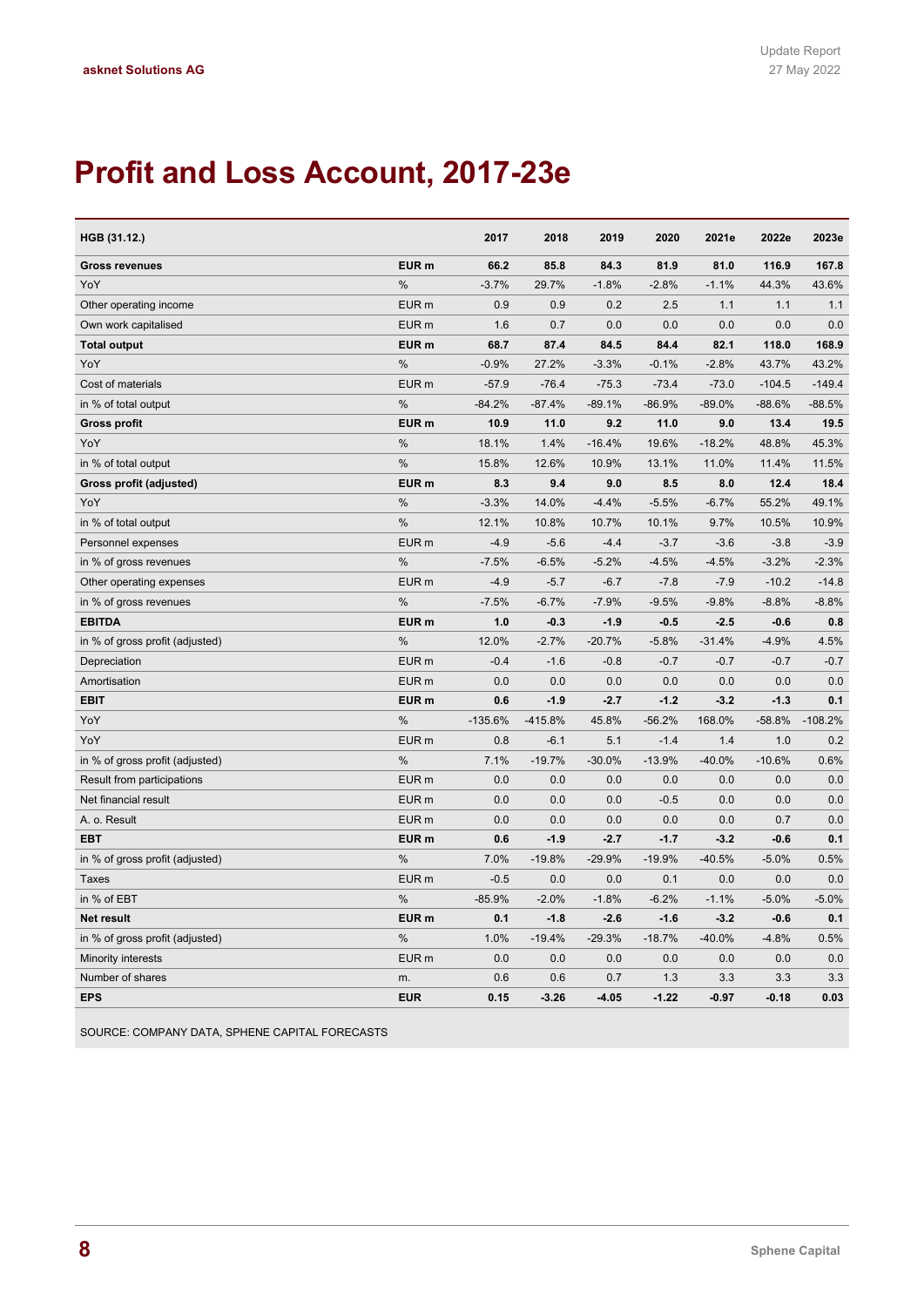# **Segments, 2010-16**

| HGB (31.12.)                            |                   | 2010    | 2011     | 2012     | 2013   | 2014     | 2015      | 2016     |
|-----------------------------------------|-------------------|---------|----------|----------|--------|----------|-----------|----------|
| <b>Gross revenues</b>                   | EUR mn            | 72.7    | 65.4     | 74.8     | 82.2   | 89.4     | 73.3      | 68.7     |
| Digital Goods                           | EUR mn            | 0.0     | 0.0      | 0.0      | 0.0    | 0.0      | 42.9      | 44.9     |
| <b>Physical Goods</b>                   | EUR mn            | 0.0     | 0.0      | 0.0      | 0.0    | 0.0      | 4.1       | 3.9      |
| eCommerce solutions                     | EUR mn            | 45.5    | 42.2     | 53.2     | 57.3   | 52.5     | 0.0       | 0.0      |
| Academics                               | EUR mn            | 27.1    | 23.2     | 21.6     | 24.9   | 36.9     | 26.4      | 20.0     |
| <b>New Pipeline</b>                     | EUR mn            | 0.0     | 0.0      | 0.0      | 0.0    | 0.0      | 0.0       | 0.0      |
|                                         |                   |         |          |          |        |          |           |          |
| YoY                                     | EUR <sub>mn</sub> | 5.4%    | $-10.0%$ | 14.4%    | 9.9%   | 8.7%     | $-18.0%$  | $-6.3%$  |
| <b>Digital Goods</b>                    | EUR mn            | n/a     | n/a      | n/a      | n/a    | n/a      | n/a       | 4.8%     |
| <b>Physical Goods</b>                   | EUR mn            | n/a     | n/a      | n/a      | n/a    | n/a      | n/a       | $-5.7%$  |
| eCommerce solutions                     | EUR mn            | $-4.0%$ | $-7.4%$  | 26.2%    | 7.7%   | $-8.4%$  | $-100.0%$ | n/a      |
| Academics                               | EUR mn            | 26.1%   | $-14.3%$ | $-7.1%$  | 15.3%  | 48.1%    | $-28.5%$  | $-24.3%$ |
| <b>New Pipeline</b>                     | EUR mn            | n/a     | n/a      | n/a      | n/a    | n/a      | n/a       | n/a      |
| <b>Shares</b>                           | EUR mn            | 100.0%  | 100.0%   | 100.0%   | 100.0% | 100.0%   | 100.0%    | 100.0%   |
| <b>Digital Goods</b>                    | EUR mn            | 0.0%    | 0.0%     | 0.0%     | 0.0%   | 0.0%     | 58.4%     | 65.3%    |
| <b>Physical Goods</b>                   | EUR mn            | 0.0%    | 0.0%     | 0.0%     | 0.0%   | 0.0%     | 5.6%      | 5.6%     |
| eCommerce solutions                     | EUR mn            | 62.7%   | 64.5%    | 71.1%    | 69.7%  | 58.7%    | 0.0%      | 0.0%     |
| Academics                               | EUR mn            | 37.3%   | 35.5%    | 28.9%    | 30.3%  | 41.3%    | 36.0%     | 29.0%    |
| New Pipeline                            | EUR mn            | 0.0%    | 0.0%     | 0.0%     | 0.0%   | 0.0%     | 0.0%      | 0.0%     |
|                                         |                   |         |          |          |        |          |           |          |
|                                         |                   |         |          |          |        |          |           |          |
| <b>Gross profits</b>                    | EUR mn            | 10.3    | 9.8      | 9.9      | 10.1   | 10.2     | 10.0      | 8.6      |
| <b>Digital Goods</b>                    | EUR mn            | 0.0     | 0.0      | 0.0      | 0.0    | 0.0      | 4.8       | 5.0      |
| <b>Physical Goods</b>                   | EUR mn            | 0.0     | 0.0      | 0.0      | 0.0    | 0.0      | 0.9       | 0.7      |
| eCommerce solutions                     | EUR mn            | 7.4     | 6.7      | 7.3      | 7.3    | 6.4      | 0.0       | 0.0      |
| Academics                               | EUR mn            | 2.9     | 3.1      | 2.6      | 2.8    | 3.8      | 4.3       | 2.9      |
| New Pipeline                            | EUR mn            | 0.0     | 0.0      | 0.0      | 0.0    | 0.0      | 0.0       | 0.0      |
|                                         |                   |         |          |          |        |          |           |          |
| YoY                                     | EUR mn            | 8.8%    | $-4.3%$  | 0.4%     | 2.7%   | 0.8%     | $-2.7%$   | $-14.0%$ |
| <b>Digital Goods</b>                    | EUR mn            | n/a     | n/a      | n/a      | n/a    | n/a      | n/a       | 2.8%     |
| <b>Physical Goods</b>                   | EUR mn            | n/a     | n/a      | n/a      | n/a    | n/a      | n/a       | $-18.6%$ |
| eCommerce solutions                     | EUR mn            | 4.2%    | $-8.9%$  | 8.3%     | 0.0%   | $-11.7%$ | $-100.0%$ | n/a      |
| Academics                               | EUR mn            | 22.8%   | 7.7%     | $-16.8%$ | 10.4%  | 33.0%    | 12.6%     | $-32.0%$ |
| New Pipeline                            | EUR mn            | n/a     | n/a      | n/a      | n/a    | n/a      | n/a       | n/a      |
|                                         | EUR mn            | 14.2%   | 15.1%    | 13.2%    | 12.3%  | 11.4%    | 13.6%     | 12.5%    |
| in % of gross revenues<br>Digital Goods | EUR mn            | n/a     | n/a      |          |        | n/a      | 11.3%     | 11.1%    |
| <b>Physical Goods</b>                   | EUR mn            |         |          | n/a      | n/a    |          | 21.0%     | 18.1%    |
|                                         |                   | n/a     | n/a      | n/a      | n/a    | n/a      |           |          |
| eCommerce solutions                     | EUR mn            | 16.3%   | 16.0%    | 13.7%    | 12.7%  | 12.3%    | n/a       | n/a      |
| Academics                               | EUR mn            | 10.6%   | 13.3%    | 11.9%    | 11.4%  | 10.3%    | 16.2%     | 14.5%    |
| New Pipeline                            | EUR mn            | n/a     | n/a      | n/a      | n/a    | n/a      | n/a       | n/a      |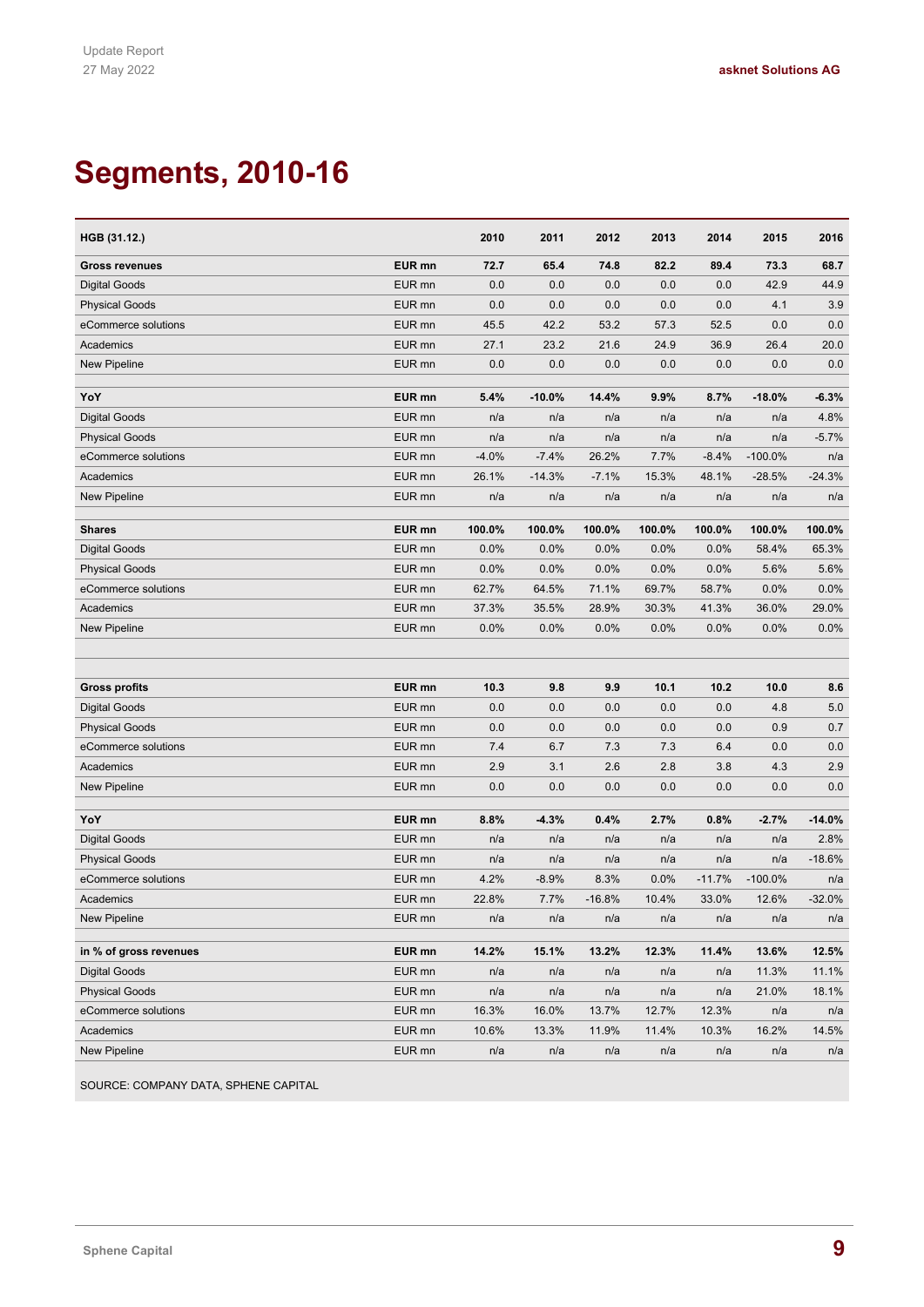# **Segments, 2017-23e**

| HGB (31.12.)                     |                             | 2017        | 2018             | 2019             | 2020           | 2021e            | 2022e  | 2023e          |
|----------------------------------|-----------------------------|-------------|------------------|------------------|----------------|------------------|--------|----------------|
| <b>Gross revenues</b>            | EUR mn                      | 66.2        | 85.8             | 84.3             | 81.9           | 81.0             | 116.9  | 167.8          |
| <b>Digital Goods</b>             | EUR mn                      | 0.0         | 0.0              | 0.0              | 0.0            | 0.0              | 0.0    | 0.0            |
| <b>Physical Goods</b>            | EUR mn                      | 0.0         | 0.0              | 0.0              | 0.0            | 0.0              | 0.0    | 0.0            |
| eCommerce solutions              | EUR <sub>mn</sub>           | 49.2        | 67.1             | 61.6             | 50.1           | 51.2             | 69.2   | 100.1          |
| Academics                        | EUR mn                      | 16.9        | 18.7             | 22.7             | 31.8           | 29.8             | 39.7   | 55.7           |
| <b>New Pipeline</b>              | EUR mn                      | 0.0         | 0.0              | 0.0              | 0.0            | 0.0              | 8.0    | 12.0           |
|                                  |                             |             |                  |                  |                |                  |        |                |
| YoY                              | EUR mn                      | $-3.7%$     | 29.7%            | $-1.8%$          | $-2.8%$        | $-1.1%$          | 44.3%  | 43.6%          |
| <b>Digital Goods</b>             | EUR mn                      | $-100.0\%$  | n/a              | n/a              | n/a            | n/a              | n/a    | n/a            |
| <b>Physical Goods</b>            | EUR mn                      | $-100.0%$   | n/a              | n/a              | n/a            | n/a              | n/a    | n/a            |
| eCommerce solutions              | EUR mn                      | n/a         | 36.3%            | $-8.2%$          | $-18.8%$       | 2.3%             | 35.0%  | 44.8%          |
| Academics                        | EUR mn                      | $-15.3%$    | 10.6%            | 21.2%            | 40.4%          | $-6.5%$          | 33.4%  | 40.3%          |
| New Pipeline                     | EUR mn                      | n/a         | n/a              | n/a              | n/a            | n/a              | n/a    | 50.0%          |
| <b>Shares</b>                    | EUR mn                      | 100.0%      | 100.0%           | 100.0%           | 100.0%         | 100.0%           | 100.0% | 100.0%         |
| <b>Digital Goods</b>             | EUR mn                      | 0.0%        | 0.0%             | 0.0%             | 0.0%           | 0.0%             | 0.0%   | 0.0%           |
| <b>Physical Goods</b>            | EUR mn                      | 0.0%        | 0.0%             | 0.0%             | 0.0%           | 0.0%             | 0.0%   | 0.0%           |
| eCommerce solutions              | EUR mn                      | 74.4%       | 78.2%            | 73.1%            | 61.1%          | 63.2%            | 59.2%  | 59.7%          |
| Academics                        | EUR mn                      | 25.6%       | 21.8%            | 26.9%            | 38.9%          | 36.8%            | 34.0%  | 33.2%          |
| <b>New Pipeline</b>              | EUR mn                      | 0.0%        | 0.0%             | 0.0%             | 0.0%           | 0.0%             | 6.8%   | 7.1%           |
|                                  |                             |             |                  |                  |                |                  |        |                |
|                                  |                             |             |                  |                  |                |                  |        |                |
| <b>Gross profits</b>             | EUR mn                      | 10.9        | 11.0             | 9.2              | 11.0           | 9.0              | 13.4   | 19.5           |
| <b>Digital Goods</b>             | EUR mn                      | 0.0         | 0.0              | 0.0              | 0.0            | 0.0              | 0.0    | 0.0            |
| <b>Physical Goods</b>            | EUR mn                      | 0.0         | 0.0              | 0.0              | 0.0            | 0.0              | 0.0    | 0.0            |
| eCommerce solutions              | EUR mn                      | 7.9         | 8.4              | 6.6              | 7.7            | 5.7              | 7.6    | 11.4           |
| Academics                        | EUR mn                      | 2.9         | 2.6              | 2.6              | 3.3            | 3.4              | 4.6    | 6.3            |
| <b>New Pipeline</b>              | EUR mn                      | 0.0         | 0.0              | 0.0              | 0.0            | 0.0              | 1.2    | 1.8            |
|                                  |                             |             |                  |                  |                |                  |        |                |
| YoY                              | EUR mn<br>EUR mn            | 27.0%       | 1.4%             | $-16.4%$         | 19.6%          | $-18.2%$         | 48.8%  | 45.3%          |
| <b>Digital Goods</b>             |                             | $-100.0%$   | n/a              | n/a              | n/a            | n/a              | n/a    | n/a            |
| <b>Physical Goods</b>            | EUR mn<br>EUR <sub>mn</sub> | $-100.0%$   | n/a              | n/a              | n/a            | n/a              | n/a    | n/a            |
| eCommerce solutions<br>Academics |                             | n/a<br>1.0% | 6.1%<br>$-11.3%$ | $-21.5%$<br>0.0% | 16.8%<br>26.9% | $-26.7%$<br>1.6% | 34.9%  | 48.8%<br>37.1% |
|                                  | EUR mn                      |             |                  |                  |                |                  | 36.7%  | 53.8%          |
| New Pipeline                     | EUR mn                      | n/a         | n/a              | n/a              | n/a            | n/a              | n/a    |                |
| in % of gross revenues           | EUR mn                      | 16.4%       | 12.8%            | 10.9%            | 13.5%          | 11.1%            | 11.5%  | 11.6%          |
| Digital Goods                    | EUR mn                      | n/a         | n/a              | n/a              | n/a            | n/a              | n/a    | n/a            |
| <b>Physical Goods</b>            | EUR mn                      | n/a         | n/a              | n/a              | n/a            | n/a              | n/a    | n/a            |
| eCommerce solutions              | EUR mn                      | 16.1%       | 12.6%            | 10.7%            | 15.4%          | 11.1%            | 11.1%  | 11.4%          |
| Academics                        | EUR mn                      | 17.3%       | 13.9%            | 11.5%            | 10.4%          | 11.3%            | 11.5%  | 11.3%          |
| New Pipeline                     | EUR mn                      | n/a         | n/a              | n/a              | n/a            | n/a              | 15.0%  | 15.4%          |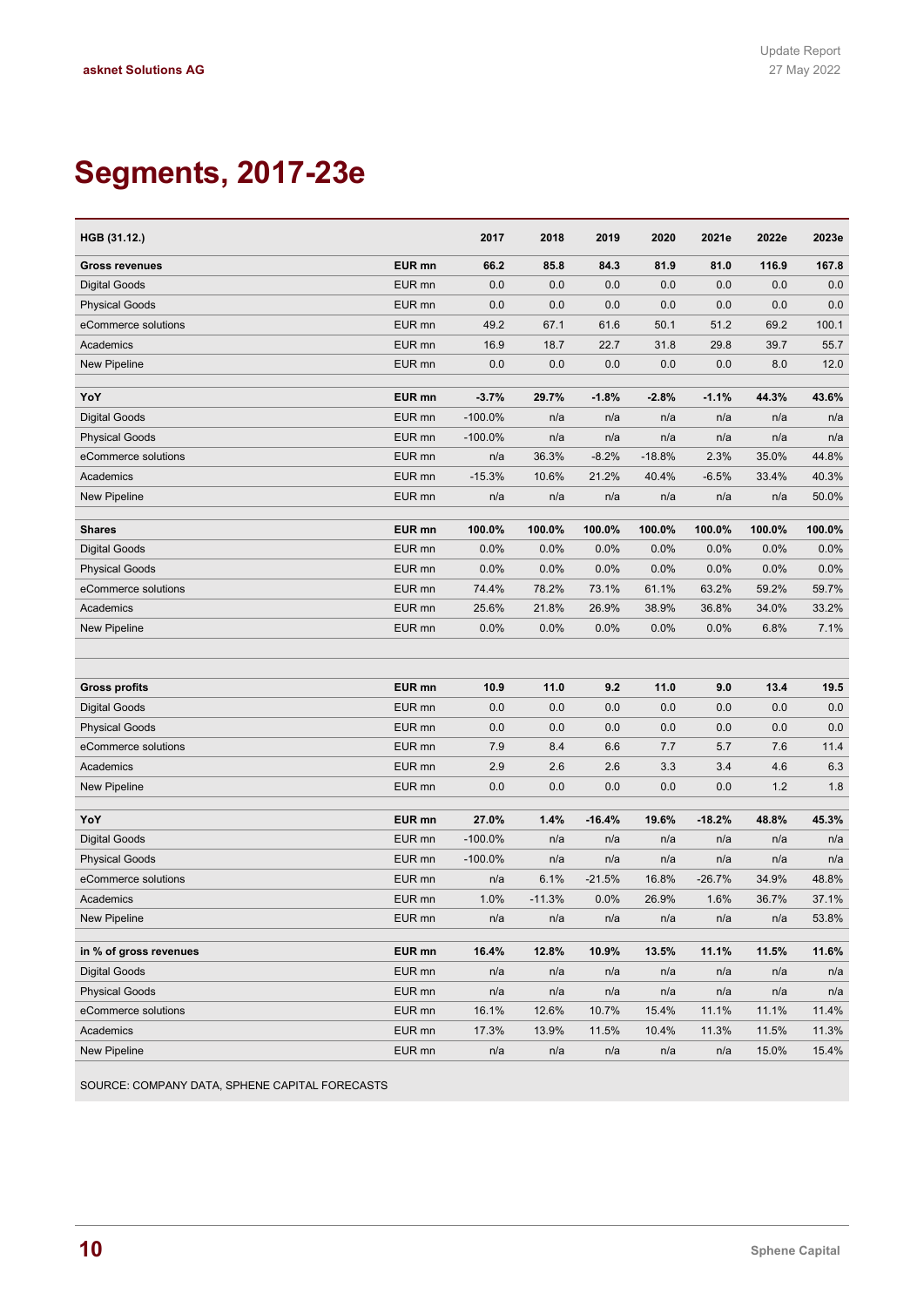# **Balance Sheet (Assets), 2010-16**

| HGB (31.12.)                             |                  | 2010         | 2011           | 2012           | 2013 | 2014           | 2015 | 2016           |
|------------------------------------------|------------------|--------------|----------------|----------------|------|----------------|------|----------------|
| <b>ASSETS</b>                            |                  |              |                |                |      |                |      |                |
|                                          |                  |              |                |                |      |                |      |                |
| Long-term assets                         | EUR <sub>m</sub> | 0.3          | 0.2            | 0.3            | 0.3  | 1.4            | 1.4  | 1.8            |
| Intangible assets                        | EUR <sub>m</sub> | 0.0          | 0.0            | 0.0            | 0.0  | 1.1            | 1.1  | 1.6            |
| Tangible fixed assets                    | EUR <sub>m</sub> | 0.3          | 0.2            | 0.1            | 0.3  | 0.3            | 0.3  | 0.3            |
| Participations                           | EUR <sub>m</sub> | 0.0          | 0.0            | 0.0            | 0.0  | 0.0            | 0.0  | 0.0            |
| Receivables from participations          | EUR <sub>m</sub> | 0.0          | 0.0            | 0.0            | 0.0  | 0.0            | 0.0  | 0.0            |
| Prepayments made                         | EUR <sub>m</sub> | 0.0          | 0.0            | 0.1            | 0.0  | 0.0            | 0.0  | 0.0            |
| <b>Current assets</b>                    | EUR <sub>m</sub> | 14.4         | 11.3           | 13.0           | 12.5 | 16.2           | 10.3 | 9.4            |
| Inventories                              | EUR <sub>m</sub> | 0.2          | 0.1            | 0.4            | 1.0  | 1.0            | 0.8  | 0.1            |
| <b>DIO</b>                               | d                | $\mathbf{1}$ | $\overline{1}$ | $\overline{2}$ | 5    | $\overline{4}$ | 5    | $\overline{1}$ |
| Receivables from deliveries and services | EUR <sub>m</sub> | 5.1          | 4.8            | 5.4            | 6.4  | 7.6            | 3.6  | 3.8            |
| <b>DSO</b>                               | d                | 25           | 26             | 26             | 28   | 30             | 18   | 20             |
| Receivables from participations          | EUR <sub>m</sub> | 0.0          | 0.0            | 0.0            | 0.0  | 0.0            | 0.0  | 0.0            |
| Receivables from unpaid capital          | EUR <sub>m</sub> | 0.0          | 0.0            | 0.0            | 0.0  | 0.0            | 0.0  | 0.0            |
| Other current assets                     | EUR <sub>m</sub> | 0.3          | 0.3            | 0.6            | 0.2  | 0.2            | 0.6  | 0.4            |
| Cash and cash equivalents                | EUR <sub>m</sub> | 8.8          | 6.1            | 6.6            | 4.9  | 7.5            | 5.3  | 5.2            |
| Prepaid expenses                         | EUR <sub>m</sub> | 0.2          | 0.1            | 0.2            | 0.2  | 0.2            | 0.4  | 0.2            |
| Unfunded equity capital                  | EUR <sub>m</sub> | 0.0          | 0.0            | 0.0            | 0.0  | 0.0            | 0.0  | 0.0            |
| <b>Balance sheet total</b>               | EUR <sub>m</sub> | 14.9         | 11.7           | 13.5           | 13.1 | 17.7           | 12.2 | 11.5           |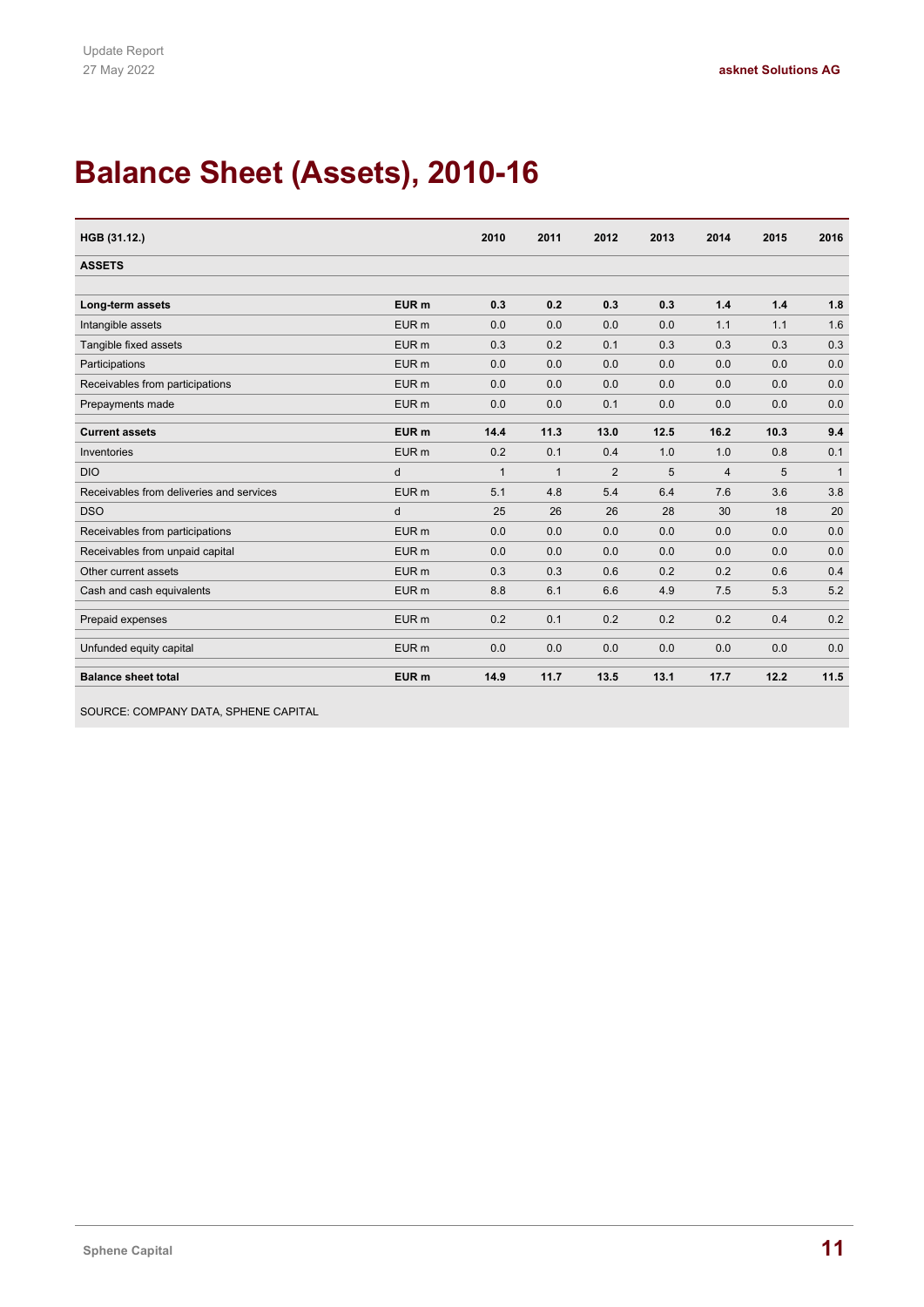# **Balance Sheet (Assets), 2017-23e**

| HGB (31.12.)                             |                  | 2017         | 2018         | 2019         | 2020        | 2021e        | 2022e        | 2023e        |
|------------------------------------------|------------------|--------------|--------------|--------------|-------------|--------------|--------------|--------------|
| <b>ASSETS</b>                            |                  |              |              |              |             |              |              |              |
|                                          |                  |              |              |              |             |              |              |              |
| Long-term assets                         | EUR <sub>m</sub> | 3.1          | 3.0          | 2.3          | 12.3        | 6.1          | 6.2          | 6.2          |
| Intangible assets                        | EUR <sub>m</sub> | 2.9          | 2.3          | 1.5          | 0.9         | 0.6          | 0.7          | 0.7          |
| Tangible fixed assets                    | EUR <sub>m</sub> | 0.2          | 0.2          | 0.1          | 0.1         | 0.1          | 0.1          | 0.1          |
| Participations                           | EUR <sub>m</sub> | 0.0          | 0.0          | 0.7          | 11.3        | 5.4          | 5.4          | 5.4          |
| Receivables from participations          | EUR <sub>m</sub> | 0.0          | 0.0          | 0.0          | 0.0         | 0.0          | 0.0          | 0.0          |
| Prepayments made                         | EUR <sub>m</sub> | 0.0          | 0.5          | 0.0          | 0.0         | 0.0          | 0.0          | 0.0          |
| <b>Current assets</b>                    | EUR <sub>m</sub> | 8.0          | 7.9          | 8.8          | 15.2        | 9.9          | 16.3         | 23.3         |
| Inventories                              | EUR <sub>m</sub> | 0.0          | 0.0          | 0.0          | 0.0         | 0.0          | 0.0          | 0.1          |
| <b>DIO</b>                               | d                | $\mathbf{0}$ | $\mathbf{0}$ | $\mathbf{0}$ | $\mathbf 0$ | $\mathbf{0}$ | $\mathbf{0}$ | $\mathbf{0}$ |
| Receivables from deliveries and services | EUR <sub>m</sub> | 3.2          | 3.7          | 4.0          | 4.7         | 5.1          | 7.3          | 11.1         |
| <b>DSO</b>                               | d                | 17           | 15           | 17           | 21          | 22           | 22           | 24           |
| Receivables from participations          | EUR <sub>m</sub> | 0.0          | 0.0          | 0.4          | 0.4         | 0.0          | 0.0          | 0.0          |
| Receivables from unpaid capital          | EUR <sub>m</sub> | 0.0          | 0.0          | 0.0          | 0.0         | 0.0          | 0.0          | 0.0          |
| Other current assets                     | EUR <sub>m</sub> | 0.3          | 0.3          | 1.2          | 1.5         | 0.8          | 0.8          | 0.8          |
| Cash and cash equivalents                | EUR <sub>m</sub> | 4.5          | 3.9          | 3.2          | 8.5         | 4.1          | 8.2          | 11.4         |
| Prepaid expenses                         | EUR <sub>m</sub> | 0.1          | 0.1          | 0.2          | 4.3         | 3.0          | 0.2          | 0.2          |
| Unfunded equity capital                  | EUR <sub>m</sub> | 0.0          | 0.0          | 1.6          | 0.0         | 0.7          | 0.5          | 0.2          |
| <b>Balance sheet total</b>               | EUR <sub>m</sub> | 11.2         | 11.0         | 12.9         | 31.8        | 19.7         | 23.1         | 29.9         |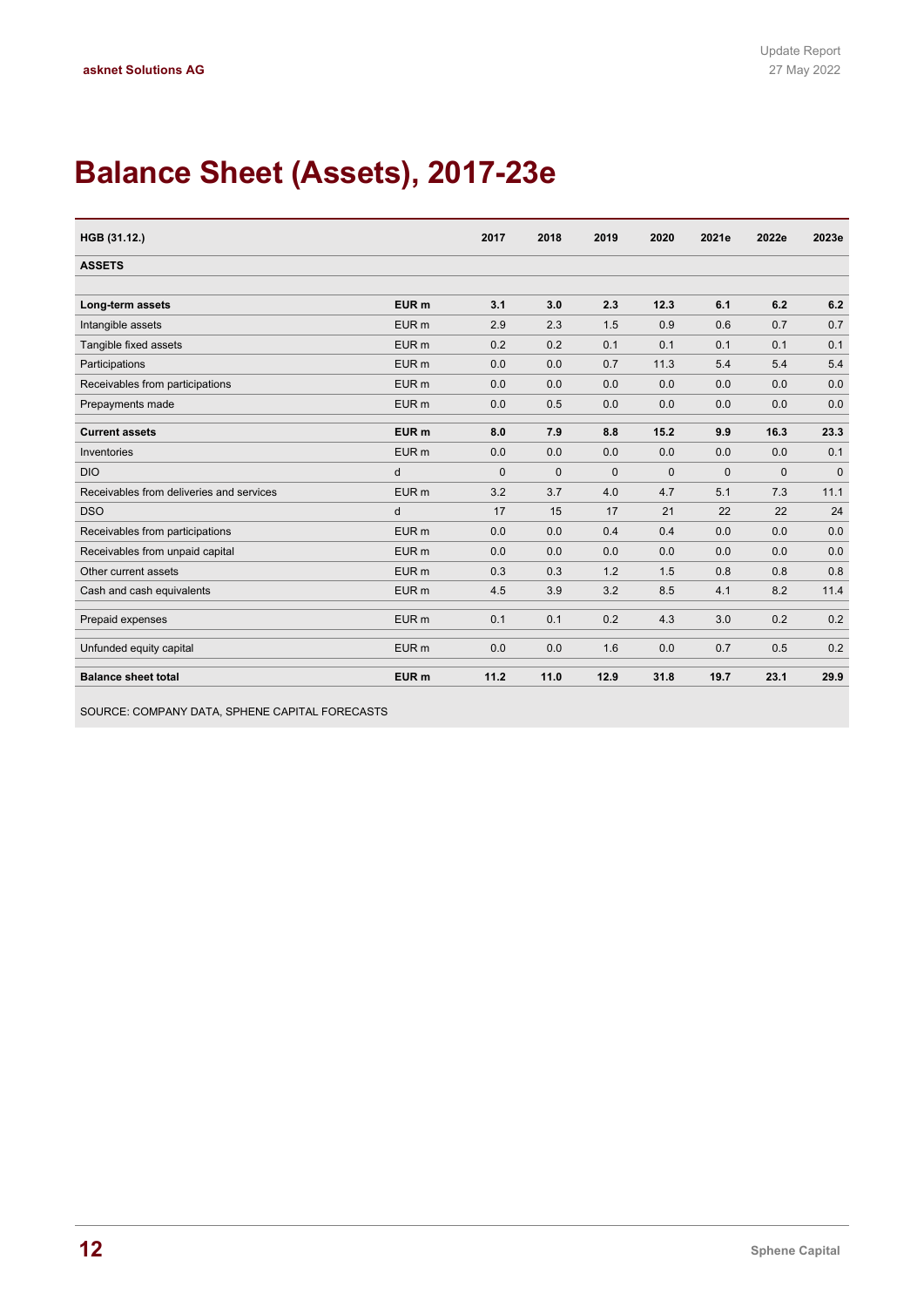# **Balance Sheet (Liabilities), 2010-16**

| HGB (31.12.)                           |                  | 2010   | 2011   | 2012   | 2013   | 2014   | 2015   | 2016   |
|----------------------------------------|------------------|--------|--------|--------|--------|--------|--------|--------|
| <b>LIABILITIES</b>                     |                  |        |        |        |        |        |        |        |
|                                        |                  |        |        |        |        |        |        |        |
| <b>Equity</b>                          | EUR <sub>m</sub> | 4.4    | 3.5    | 3.6    | 3.8    | 3.9    | 4.1    | 1.6    |
| Equity ratio                           | $\frac{0}{0}$    | 29.6%  | 30.3%  | 26.7%  | 29.1%  | 22.1%  | 33.9%  | 14.3%  |
| Share capital                          | EUR <sub>m</sub> | 5.0    | 5.0    | 5.0    | 5.0    | 5.0    | 5.1    | 5.1    |
| Capital reserve                        | EUR <sub>m</sub> | 0.0    | 0.0    | 0.0    | 0.0    | 0.0    | 0.1    | 0.1    |
| Currency adjustments                   | EUR <sub>m</sub> | 0.1    | 0.1    | 0.1    | 0.0    | 0.0    | 0.1    | 0.1    |
| Loss carried forward                   | EUR <sub>m</sub> | 0.0    | 0.0    | 0.0    | 0.0    | 0.0    | 0.0    | 0.0    |
| Balance sheet loss/profit              | EUR <sub>m</sub> | $-0.7$ | $-1.6$ | $-1.5$ | $-1.3$ | $-1.2$ | $-1.1$ | $-3.6$ |
| Unfunded equity capital                | EUR <sub>m</sub> | 0.0    | 0.0    | 0.0    | 0.0    | 0.0    | 0.0    | 0.0    |
| Minority interests                     | EUR <sub>m</sub> | 0.0    | 0.0    | 0.0    | 0.0    | 0.0    | 0.0    | 0.0    |
| Special item with an equity portion    | EUR <sub>m</sub> | 0.0    | 0.0    | 0.0    | 0.0    | 0.0    | 0.0    | 0.0    |
| Pension provisions                     | EUR <sub>m</sub> | 0.0    | 0.0    | 0.0    | 0.0    | 0.0    | 0.0    | 0.0    |
| Other provisions                       | EUR <sub>m</sub> | 1.1    | 1.2    | 1.4    | 3.0    | 3.2    | 2.8    | 3.1    |
| <b>Current liabilities</b>             | EUR <sub>m</sub> | 9.2    | 6.8    | 8.5    | 6.2    | 10.2   | 4.6    | 6.2    |
| <b>Bank debt</b>                       | EUR <sub>m</sub> | 0.0    | 0.0    | 0.0    | 0.0    | 0.0    | 0.0    | 0.0    |
| Liabilities from deliveries & services | EUR <sub>m</sub> | 8.4    | 6.2    | 7.5    | 5.2    | 7.3    | 3.6    | 4.6    |
| <b>DPO</b>                             | d                | 41     | 34     | 36     | 23     | 29     | 18     | 24     |
| Other liabilities                      | EUR <sub>m</sub> | 0.9    | 0.6    | 1.0    | 1.1    | 2.9    | 1.0    | 1.6    |
| Prepaid expenses                       | EUR <sub>m</sub> | 0.1    | 0.1    | 0.0    | 0.0    | 0.5    | 0.6    | 0.6    |
| <b>Balance sheet total</b>             | EUR <sub>m</sub> | 14.9   | 11.7   | 13.5   | 13.1   | 17.7   | 12.2   | 11.5   |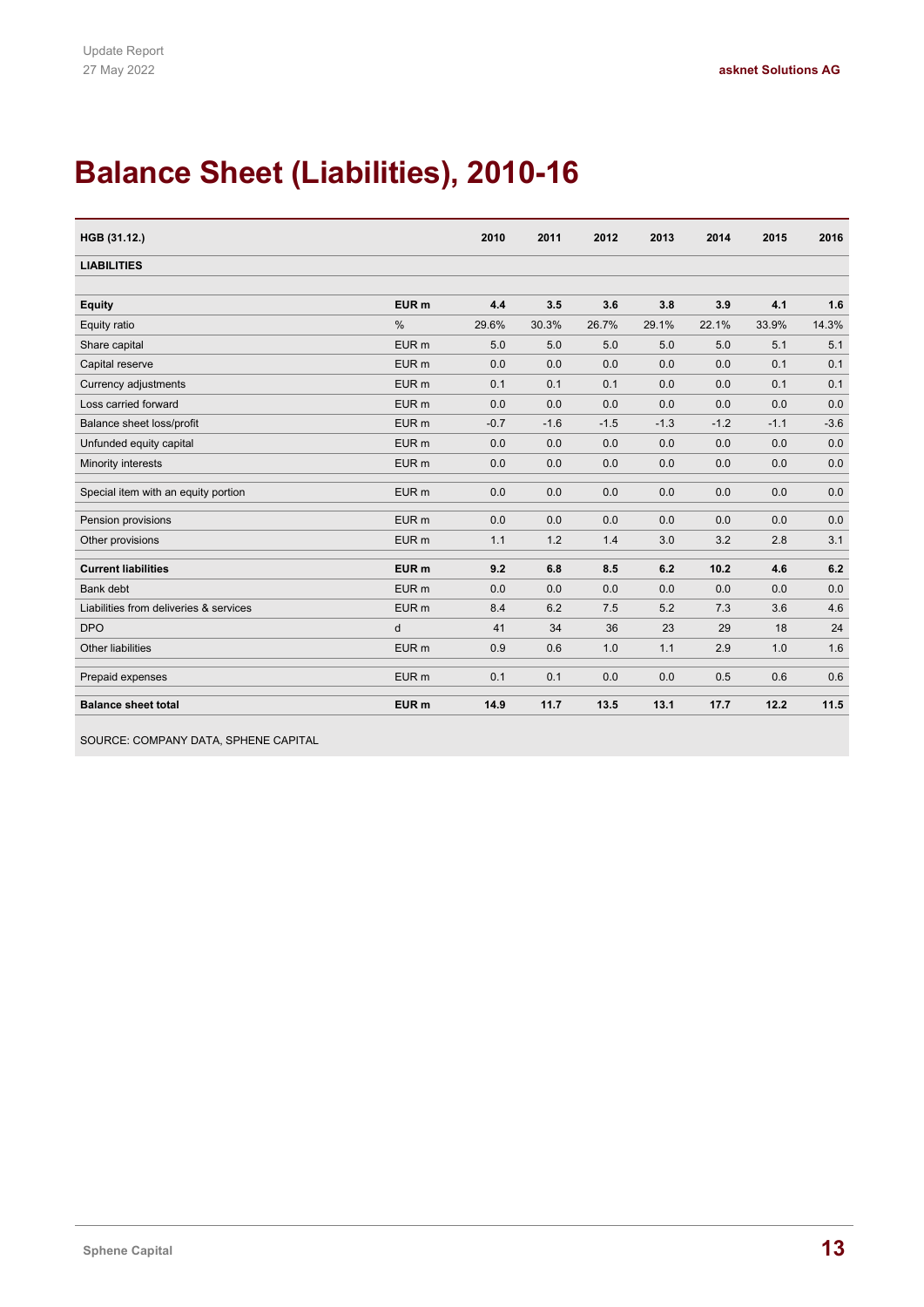# **Balance Sheet (Liabilities), 2017-23e**

| HGB (31.12.)                           |                  | 2017  | 2018   | 2019   | 2020   | 2021e  | 2022e  | 2023e  |
|----------------------------------------|------------------|-------|--------|--------|--------|--------|--------|--------|
| <b>LIABILITIES</b>                     |                  |       |        |        |        |        |        |        |
|                                        |                  |       |        |        |        |        |        |        |
| <b>Equity</b>                          | EUR <sub>m</sub> | 2.1   | 1.3    | 0.0    | 0.8    | 5.1    | 4.4    | 4.1    |
| Equity ratio                           | $\frac{0}{0}$    | 19.1% | 11.9%  | 0.0%   | 2.4%   | 26.0%  | 18.9%  | 13.8%  |
| Share capital                          | EUR <sub>m</sub> | 0.6   | 0.7    | 0.7    | 1.3    | 3.3    | 3.3    | 3.3    |
| Capital reserve                        | EUR <sub>m</sub> | 1.4   | 2.3    | 2.3    | 5.5    | 10.4   | 10.4   | 10.4   |
| <b>Currency adjustments</b>            | EUR <sub>m</sub> | 0.1   | 0.1    | 0.0    | 0.0    | 0.0    | 0.0    | 0.0    |
| Loss carried forward                   | EUR <sub>m</sub> | 0.0   | 0.0    | 0.0    | $-4.5$ | $-6.1$ | $-6.1$ | $-6.1$ |
| Balance sheet loss/profit              | EUR <sub>m</sub> | 0.2   | $-1.7$ | $-4.5$ | $-1.6$ | $-3.2$ | $-3.8$ | $-3.7$ |
| Unfunded equity capital                | EUR <sub>m</sub> | 0.0   | 0.0    | 1.6    | 0.0    | 0.7    | 0.5    | 0.2    |
| Minority interests                     | EUR <sub>m</sub> | 0.0   | 0.0    | 0.0    | 0.0    | 0.0    | 0.0    | 0.0    |
| Special item with an equity portion    | EUR <sub>m</sub> | 0.0   | 0.0    | 0.0    | 0.0    | 0.0    | 0.0    | 0.0    |
| Pension provisions                     | EUR <sub>m</sub> | 0.0   | 0.0    | 0.0    | 0.0    | 0.0    | 0.0    | 0.0    |
| Other provisions                       | EUR <sub>m</sub> | 2.7   | 2.2    | 2.9    | 3.5    | 1.8    | 1.8    | 1.8    |
| <b>Current liabilities</b>             | EUR <sub>m</sub> | 5.8   | 7.1    | 9.7    | 21.5   | 12.7   | 16.9   | 24.0   |
| <b>Bank</b> debt                       | EUR <sub>m</sub> | 0.0   | 0.0    | 0.0    | 6.0    | 0.0    | 0.0    | 0.0    |
| Liabilities from deliveries & services | EUR <sub>m</sub> | 4.7   | 5.2    | 7.2    | 11.5   | 8.6    | 12.4   | 19.0   |
| <b>DPO</b>                             | d                | 26    | 22     | 31     | 51     | 38     | 38     | 41     |
| Other liabilities                      | EUR <sub>m</sub> | 1.1   | 1.9    | 2.1    | 3.7    | 4.1    | 4.5    | 4.9    |
| Prepaid expenses                       | EUR <sub>m</sub> | 0.6   | 0.4    | 0.3    | 6.0    | 0.0    | 0.0    | 0.0    |
| <b>Balance sheet total</b>             | EUR <sub>m</sub> | 11.2  | 11.0   | 12.9   | 31.8   | 19.7   | 23.1   | 29.9   |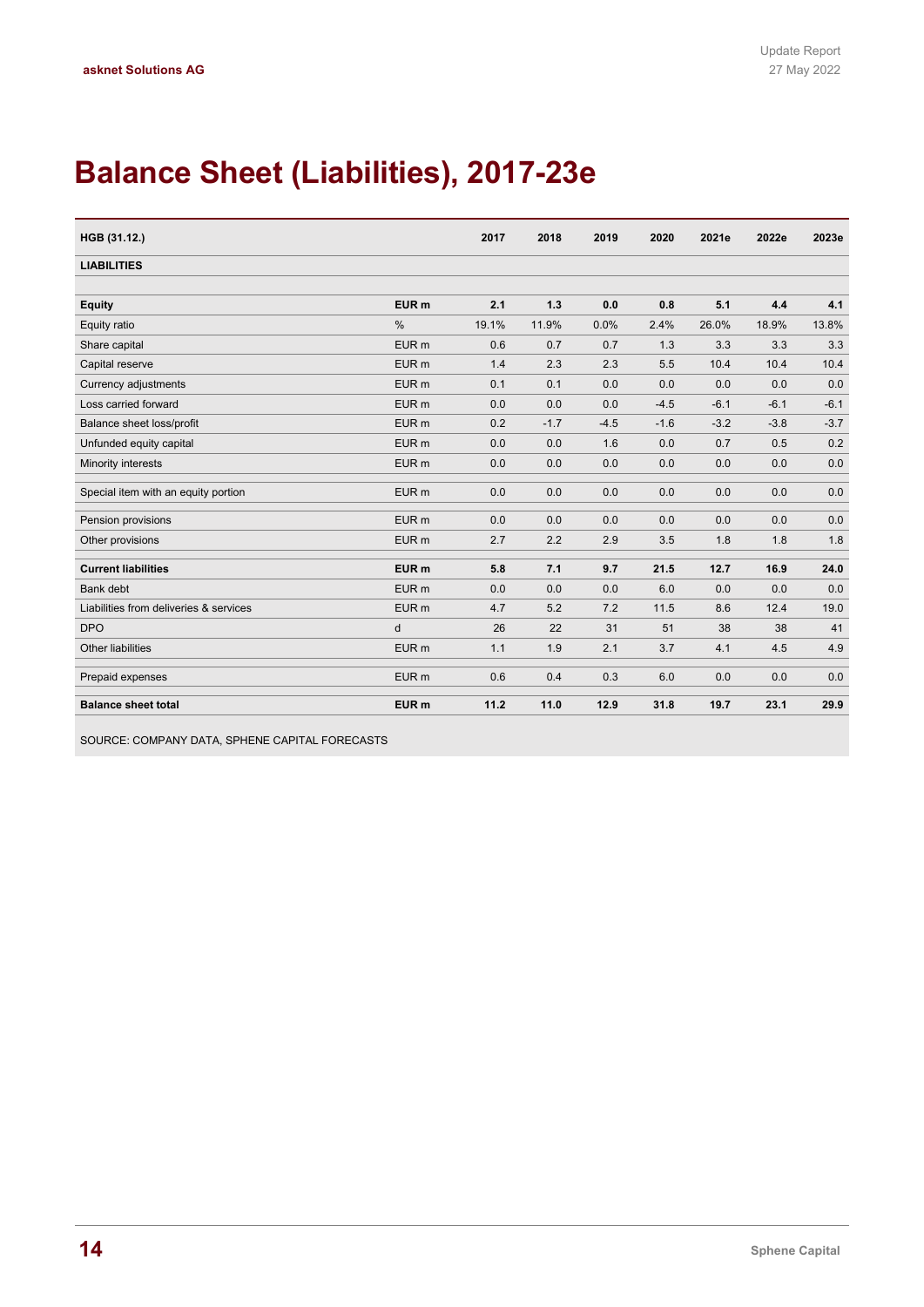# **Balance Sheet (Assets, Normalised), 2010-16**

| HGB (31.12.)                             |               | 2010   | 2011   | 2012   | 2013   | 2014   | 2015   | 2016   |
|------------------------------------------|---------------|--------|--------|--------|--------|--------|--------|--------|
| <b>ASSETS</b>                            |               |        |        |        |        |        |        |        |
|                                          | %             |        |        |        |        |        |        |        |
| Long-term assets                         | %             | 2.0%   | 2.0%   | 2.2%   | 2.6%   | 7.7%   | 11.4%  | 15.9%  |
| Intangible assets                        | %             | 0.3%   | 0.2%   | 0.1%   | 0.1%   | 6.0%   | 8.7%   | 13.7%  |
| Tangible fixed assets                    | %             | 1.7%   | 1.8%   | 1.1%   | 2.5%   | 1.7%   | 2.8%   | 2.2%   |
| Participations                           | $\frac{0}{0}$ | 0.0%   | 0.0%   | 0.0%   | 0.0%   | 0.0%   | 0.0%   | 0.0%   |
| Receivables from participations          | $\frac{0}{0}$ | 0.0%   | 0.0%   | 0.0%   | 0.0%   | 0.0%   | 0.0%   | 0.0%   |
| Prepayments made                         | %             | 0.0%   | 0.0%   | 1.1%   | 0.0%   | 0.0%   | 0.0%   | 0.0%   |
| <b>Current assets</b>                    | $\frac{9}{6}$ | 96.9%  | 96.9%  | 96.3%  | 95.7%  | 91.4%  | 85.1%  | 82.1%  |
| Inventories                              | %             | 1.5%   | 1.1%   | 2.7%   | 7.8%   | 5.6%   | 6.7%   | 0.8%   |
| Receivables from deliveries and services | %             | 34.1%  | 41.1%  | 40.1%  | 48.7%  | 42.7%  | 29.4%  | 33.1%  |
| Receivables from participations          | %             | 0.0%   | 0.0%   | 0.0%   | 0.0%   | 0.0%   | 0.0%   | 0.0%   |
| Receivables from unpaid capital          | %             | 0.0%   | 0.0%   | 0.0%   | 0.0%   | 0.0%   | 0.0%   | 0.0%   |
| Other current assets                     | %             | 1.9%   | 2.7%   | 4.8%   | 1.8%   | 1.0%   | 5.1%   | 3.3%   |
| Cash and cash equivalents                | %             | 59.3%  | 52.0%  | 48.7%  | 37.5%  | 42.1%  | 43.9%  | 44.9%  |
| Prepaid expenses                         | %             | 1.1%   | 1.2%   | 1.5%   | 1.7%   | 0.9%   | 3.5%   | 2.0%   |
| Unfunded equity capital                  | %             | 0.0%   | 0.0%   | 0.0%   | 0.0%   | 0.0%   | 0.0%   | 0.0%   |
| <b>Balance sheet total</b>               | %             | 100.0% | 100.0% | 100.0% | 100.0% | 100.0% | 100.0% | 100.0% |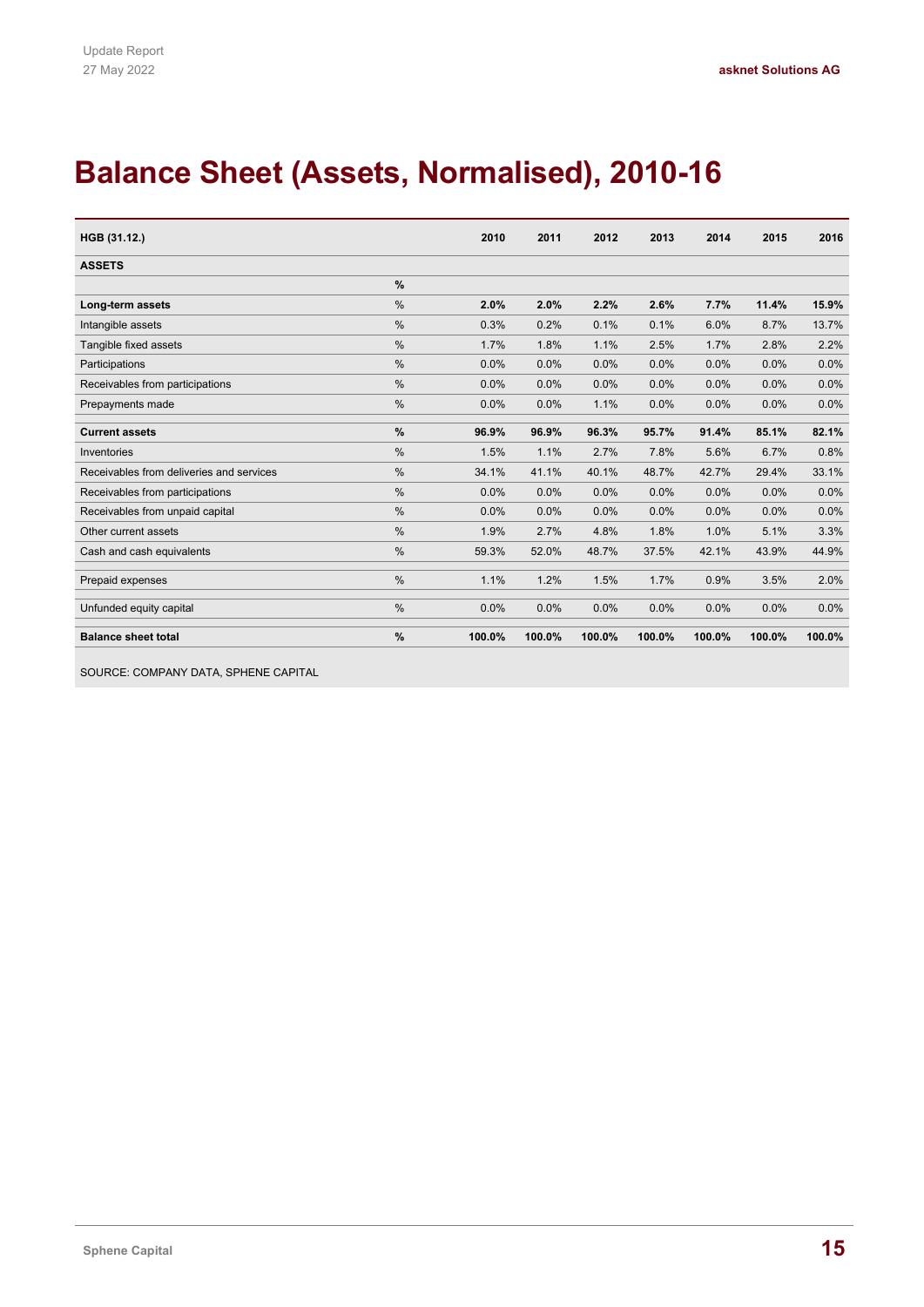# **Balance Sheet (Assets, Normalised), 2017-23e**

| HGB (31.12.)                             |               | 2017   | 2018   | 2019   | 2020   | 2021e  | 2022e  | 2023e  |
|------------------------------------------|---------------|--------|--------|--------|--------|--------|--------|--------|
| <b>ASSETS</b>                            |               |        |        |        |        |        |        |        |
|                                          | $\frac{9}{6}$ |        |        |        |        |        |        |        |
| Long-term assets                         | $\frac{0}{0}$ | 27.7%  | 26.9%  | 17.9%  | 38.7%  | 31.0%  | 26.7%  | 20.9%  |
| Intangible assets                        | $\frac{0}{0}$ | 26.0%  | 21.0%  | 12.0%  | 2.8%   | 3.1%   | 2.9%   | 2.4%   |
| Tangible fixed assets                    | $\frac{0}{0}$ | 1.8%   | 1.4%   | 0.8%   | 0.2%   | 0.5%   | 0.5%   | 0.5%   |
| Participations                           | $\frac{0}{0}$ | 0.0%   | 0.0%   | 5.2%   | 35.7%  | 27.4%  | 23.3%  | 18.0%  |
| Receivables from participations          | $\frac{0}{0}$ | 0.0%   | 0.0%   | 0.0%   | 0.0%   | 0.0%   | 0.0%   | 0.0%   |
| Prepayments made                         | $\frac{0}{0}$ | 0.0%   | 4.5%   | 0.0%   | 0.0%   | 0.0%   | 0.0%   | 0.0%   |
| <b>Current assets</b>                    | $\frac{9}{6}$ | 71.1%  | 71.9%  | 68.7%  | 47.8%  | 50.3%  | 70.5%  | 78.0%  |
| Inventories                              | $\frac{0}{0}$ | 0.4%   | 0.4%   | 0.2%   | 0.0%   | 0.1%   | 0.2%   | 0.3%   |
| Receivables from deliveries and services | $\frac{0}{0}$ | 28.2%  | 33.3%  | 31.2%  | 14.9%  | 25.7%  | 31.5%  | 37.2%  |
| Receivables from participations          | $\frac{0}{0}$ | 0.0%   | 0.0%   | 3.3%   | 1.2%   | 0.0%   | 0.0%   | 0.0%   |
| Receivables from unpaid capital          | $\frac{0}{0}$ | 0.0%   | 0.0%   | 0.0%   | 0.0%   | 0.0%   | 0.0%   | 0.0%   |
| Other current assets                     | $\frac{0}{0}$ | 2.7%   | 3.1%   | 9.0%   | 4.8%   | 3.8%   | 3.2%   | 2.5%   |
| Cash and cash equivalents                | $\frac{0}{0}$ | 39.8%  | 35.1%  | 25.0%  | 26.8%  | 20.7%  | 35.5%  | 38.0%  |
| Prepaid expenses                         | $\frac{0}{0}$ | 1.2%   | 1.2%   | 1.2%   | 13.5%  | 15.3%  | 0.6%   | 0.5%   |
| Unfunded equity capital                  | $\frac{0}{0}$ | 0.0%   | 0.0%   | 12.2%  | 0.0%   | 3.4%   | 2.2%   | 0.6%   |
| <b>Balance sheet total</b>               | $\frac{9}{6}$ | 100.0% | 100.0% | 100.0% | 100.0% | 100.0% | 100.0% | 100.0% |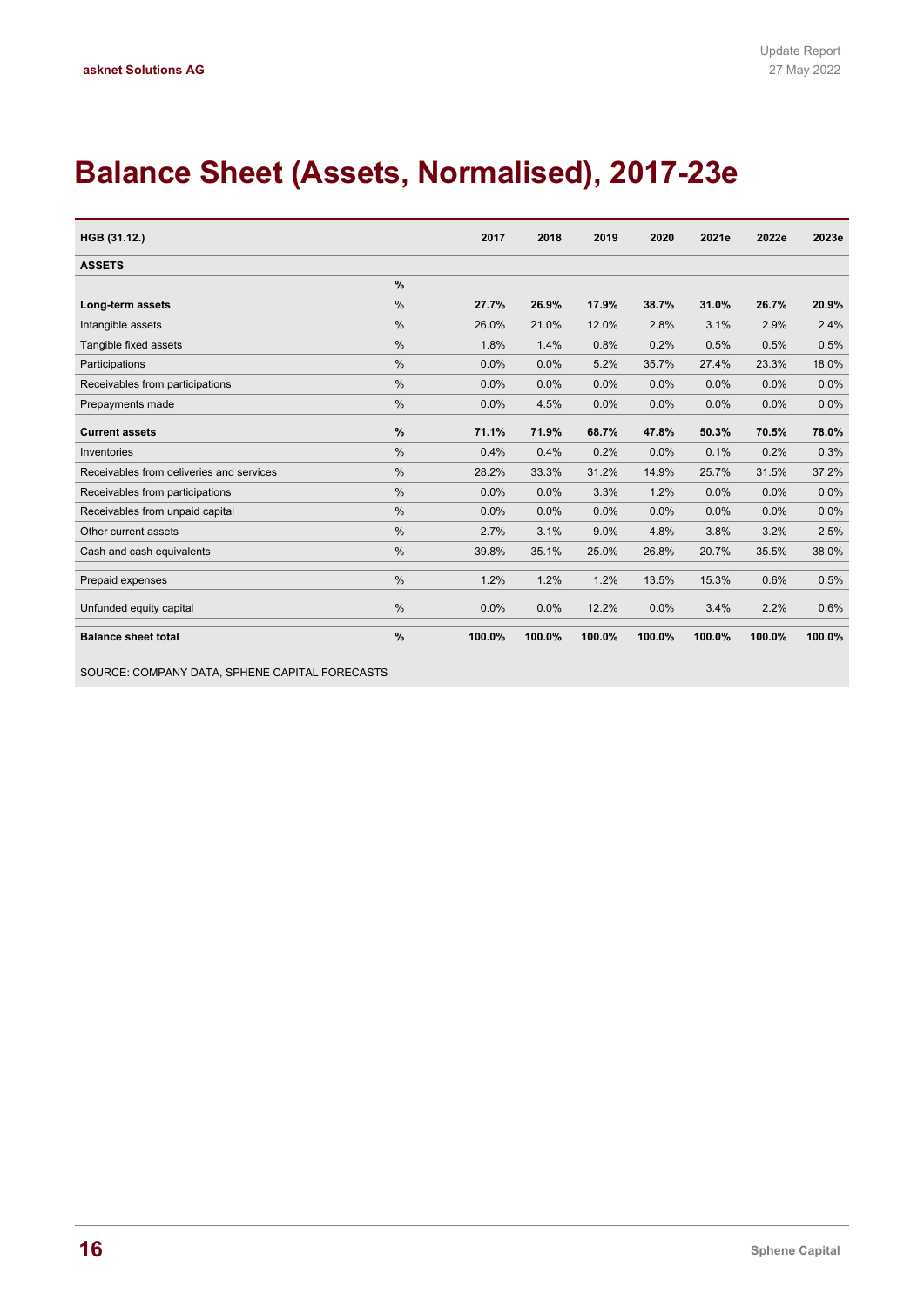# **Balance Sheet (Liabilities, Normalised), 2010-16**

| HGB (31.12.)                           |               | 2010    | 2011     | 2012     | 2013    | 2014    | 2015    | 2016     |
|----------------------------------------|---------------|---------|----------|----------|---------|---------|---------|----------|
| <b>LIABILITIES</b>                     |               |         |          |          |         |         |         |          |
|                                        |               |         |          |          |         |         |         |          |
| <b>Equity</b>                          | $\frac{0}{0}$ | 29.6%   | 30.3%    | 26.7%    | 29.1%   | 22.1%   | 33.9%   | 14.3%    |
| Share capital                          | $\frac{0}{0}$ | 33.9%   | 43.1%    | 37.3%    | 38.6%   | 28.5%   | 41.9%   | 44.4%    |
| Capital reserve                        | %             | 0.0%    | 0.0%     | 0.0%     | 0.0%    | 0.0%    | 0.4%    | 0.4%     |
| Currency adjustments                   | %             | 0.5%    | 0.8%     | 0.5%     | 0.3%    | 0.3%    | 0.6%    | 0.8%     |
| Loss carried forward                   | $\frac{0}{0}$ | 0.0%    | 0.0%     | 0.0%     | 0.0%    | 0.0%    | 0.0%    | 0.0%     |
| Balance sheet loss/profit              | $\frac{0}{0}$ | $-4.8%$ | $-13.6%$ | $-11.2%$ | $-9.8%$ | $-6.6%$ | $-9.0%$ | $-31.3%$ |
| Unfunded equity capital                | %             | 0.0%    | 0.0%     | 0.0%     | 0.0%    | 0.0%    | 0.0%    | 0.0%     |
| Minority interests                     | %             | 0.0%    | 0.0%     | 0.0%     | 0.0%    | 0.0%    | 0.0%    | 0.0%     |
| Special item with an equity portion    | $\frac{0}{0}$ | 0.0%    | 0.0%     | 0.0%     | 0.0%    | 0.0%    | 0.0%    | 0.0%     |
| Pension provisions                     | %             | 0.0%    | 0.0%     | 0.0%     | 0.0%    | 0.0%    | 0.0%    | 0.0%     |
| Other provisions                       | %             | 7.6%    | 10.1%    | 10.4%    | 22.8%   | 17.9%   | 23.2%   | 27.1%    |
| <b>Current liabilities</b>             | %             | 62.0%   | 58.5%    | 62.6%    | 47.8%   | 57.4%   | 37.7%   | 53.8%    |
| Bank debt                              | %             | 0.0%    | 0.0%     | 0.0%     | 0.0%    | 0.0%    | 0.0%    | 0.0%     |
| Liabilities from deliveries & services | %             | 56.2%   | 53.3%    | 55.2%    | 39.4%   | 41.1%   | 29.3%   | 40.0%    |
| <b>Other liabilities</b>               | $\frac{0}{0}$ | 5.8%    | 5.2%     | 7.4%     | 8.4%    | 16.3%   | 8.3%    | 13.8%    |
| Prepaid expenses                       | $\%$          | 0.8%    | 1.1%     | 0.3%     | 0.3%    | 2.6%    | 5.2%    | 4.8%     |
| <b>Balance sheet total</b>             | $\frac{9}{6}$ | 100.0%  | 100.0%   | 100.0%   | 100.0%  | 100.0%  | 100.0%  | 100.0%   |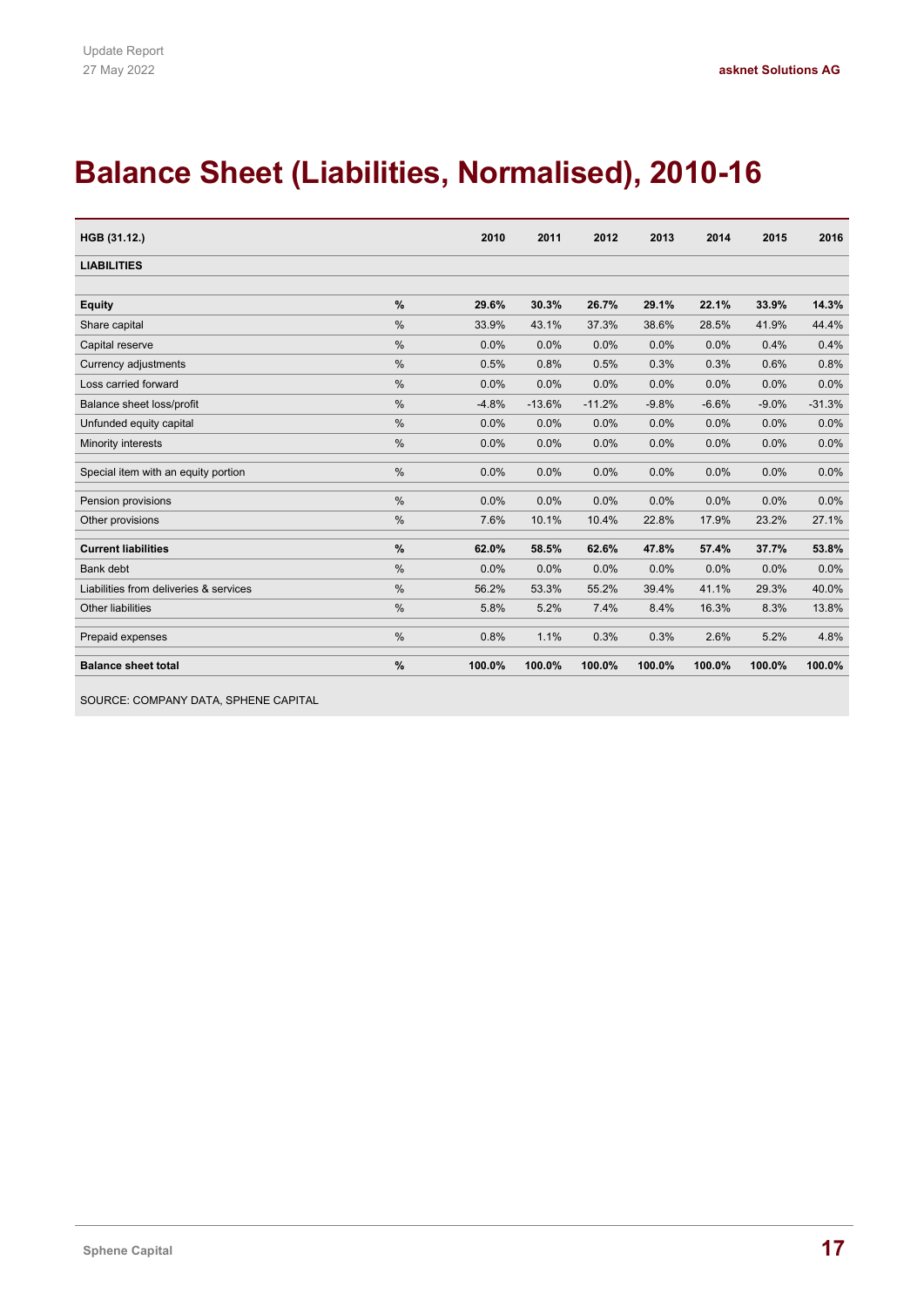# **Balance Sheet (Liabilities, Normalised), 2017-23e**

| HGB (31.12.)                           |               | 2017   | 2018     | 2019     | 2020     | 2021e    | 2022e    | 2023e    |
|----------------------------------------|---------------|--------|----------|----------|----------|----------|----------|----------|
| <b>LIABILITIES</b>                     |               |        |          |          |          |          |          |          |
|                                        |               |        |          |          |          |          |          |          |
| <b>Equity</b>                          | $\frac{9}{6}$ | 19.1%  | 11.9%    | 0.0%     | 2.4%     | 26.0%    | 18.9%    | 13.8%    |
| Share capital                          | $\frac{0}{0}$ | 5.0%   | 5.9%     | 5.1%     | 4.1%     | 16.6%    | 14.1%    | 10.9%    |
| Capital reserve                        | $\frac{0}{0}$ | 12.2%  | 20.4%    | 17.6%    | 17.4%    | 53.0%    | 45.1%    | 34.9%    |
| Currency adjustments                   | $\frac{0}{0}$ | 0.5%   | 0.7%     | 0.0%     | 0.0%     | 0.0%     | 0.0%     | 0.0%     |
| Loss carried forward                   | $\frac{0}{0}$ | 0.0%   | 0.0%     | 0.0%     | $-14.1%$ | $-30.9%$ | $-26.3%$ | $-20.3%$ |
| Balance sheet loss/profit              | $\frac{0}{0}$ | 1.4%   | $-15.1%$ | $-34.8%$ | $-5.0%$  | $-16.2%$ | $-16.3%$ | $-12.3%$ |
| Unfunded equity capital                | $\frac{0}{0}$ | 0.0%   | 0.0%     | 12.2%    | 0.0%     | 3.4%     | 2.2%     | 0.6%     |
| Minority interests                     | $\frac{0}{0}$ | 0.0%   | 0.0%     | 0.0%     | 0.0%     | 0.0%     | 0.0%     | 0.0%     |
| Special item with an equity portion    | $\frac{0}{0}$ | 0.0%   | 0.0%     | 0.0%     | 0.0%     | 0.0%     | 0.0%     | 0.0%     |
| Pension provisions                     | $\frac{0}{0}$ | 0.0%   | 0.0%     | 0.0%     | 0.0%     | 0.0%     | 0.0%     | 0.0%     |
| Other provisions                       | $\frac{0}{0}$ | 24.2%  | 20.0%    | 22.3%    | 11.0%    | 9.2%     | 7.8%     | 6.0%     |
| <b>Current liabilities</b>             | $\frac{9}{6}$ | 51.4%  | 64.3%    | 75.1%    | 67.6%    | 64.7%    | 73.2%    | 80.1%    |
| <b>Bank debt</b>                       | $\frac{0}{0}$ | 0.0%   | 0.0%     | 0.1%     | 18.9%    | 0.0%     | 0.0%     | 0.0%     |
| Liabilities from deliveries & services | $\frac{0}{0}$ | 41.8%  | 47.1%    | 56.0%    | 36.3%    | 43.9%    | 53.8%    | 63.6%    |
| <b>Other liabilities</b>               | $\frac{0}{0}$ | 9.6%   | 17.2%    | 16.5%    | 11.7%    | 20.7%    | 19.4%    | 16.5%    |
| Prepaid expenses                       | $\frac{0}{0}$ | 5.3%   | 3.7%     | 2.6%     | 19.0%    | 0.1%     | 0.1%     | 0.1%     |
| <b>Balance sheet total</b>             | %             | 100.0% | 100.0%   | 100.0%   | 100.0%   | 100.0%   | 100.0%   | 100.0%   |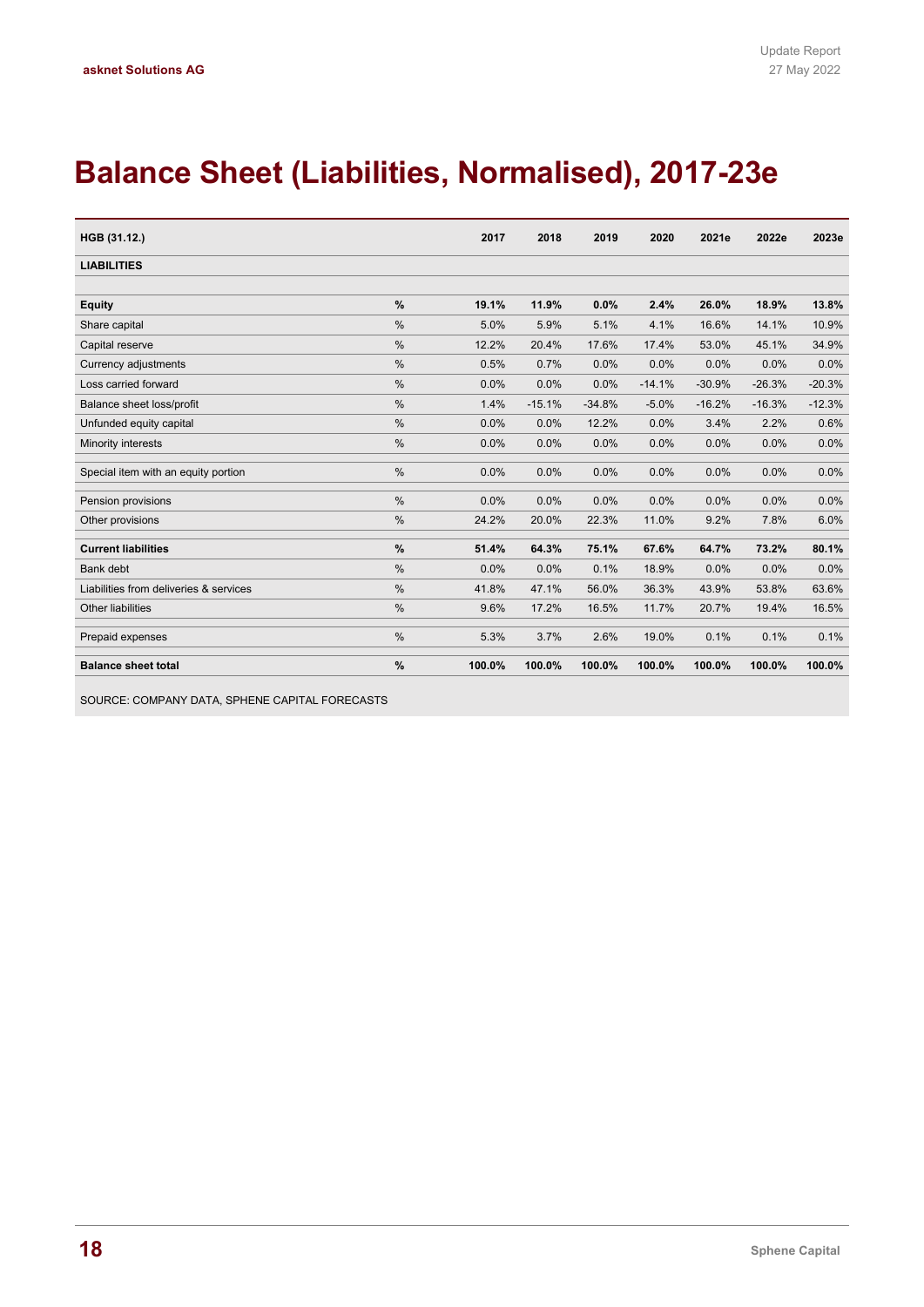# **Cash Flow Statement, 2010-16**

| HGB (31.12.)                                      |                  | 2010   | 2011   | 2012   | 2013   | 2014   | 2015   | 2016   |
|---------------------------------------------------|------------------|--------|--------|--------|--------|--------|--------|--------|
| Net profit for the year                           | EUR <sub>m</sub> | $-0.6$ | $-0.9$ | 0.1    | 0.2    | 0.1    | 0.1    | $-1.8$ |
| Depreciation                                      | EUR <sub>m</sub> | 0.1    | 0.1    | 0.1    | 0.1    | 0.1    | 0.1    | 0.1    |
| Result from the disposal of fixed assets          | EUR <sub>m</sub> | 0.0    | 0.0    | 0.0    | 0.0    | 0.0    | 0.0    | 0.0    |
| $\Delta$ Inventory                                | EUR <sub>m</sub> | 0.0    | 0.1    | $-0.2$ | $-0.7$ | 0.0    | 0.2    | 0.7    |
| $\Delta$ Receivables from deliveries and services | EUR <sub>m</sub> | $-0.5$ | 0.3    | $-0.6$ | $-0.9$ | $-1.2$ | 4.0    | $-0.2$ |
| $\Delta$ Receivables and other assets             | EUR <sub>m</sub> | 0.0    | 0.0    | $-0.3$ | 0.4    | 0.1    | $-0.4$ | 0.2    |
| $\Delta$ RaP assets / deferred taxes              | EUR <sub>m</sub> | 0.0    | 0.0    | $-0.1$ | 0.0    | 0.1    | $-0.3$ | 0.2    |
| $\Delta$ Non-current other provisions             | EUR <sub>m</sub> | $-0.3$ | 0.1    | 0.2    | 1.6    | 0.2    | $-0.3$ | 0.3    |
| $\Delta$ Current other provisions                 | EUR <sub>m</sub> | 0.0    | 0.0    | 0.0    | 0.0    | 0.0    | 0.0    | 0.0    |
| $\Delta$ Trade payables                           | EUR <sub>m</sub> | 2.0    | $-2.1$ | 1.2    | $-2.3$ | 2.1    | $-3.7$ | 1.0    |
| ∆ Special items                                   | EUR <sub>m</sub> | 0.0    | 0.0    | 0.0    | 0.0    | 0.0    | 0.0    | 0.0    |
| ∆ Passive RaP / deferred taxes                    | EUR <sub>m</sub> | 0.1    | 0.0    | $-0.1$ | 0.0    | 0.4    | 0.2    | $-0.1$ |
| Currency adjustments                              | EUR <sub>m</sub> | 0.0    | 0.0    | 0.0    | 0.0    | 0.0    | 0.0    | 0.0    |
| Other operating adjustments                       | EUR <sub>m</sub> | 0.2    | $-0.3$ | 0.4    | 0.2    | 1.7    | $-2.0$ | $-0.1$ |
| Operating cash flow                               | EUR <sub>m</sub> | 1.0    | $-2.7$ | 0.7    | $-1.4$ | 3.7    | $-2.2$ | 0.4    |
| Investments in financial assets                   | EUR <sub>m</sub> | 0.0    | 0.0    | 0.0    | 0.0    | 0.0    | 0.0    | 0.0    |
| Investments in intangible fixed assets            | EUR <sub>m</sub> | 0.0    | 0.0    | 0.0    | 0.0    | $-1.0$ | 0.0    | $-0.5$ |
| Investments in property, plant and equipment      | EUR <sub>m</sub> | $-0.2$ | $-0.1$ | $-0.1$ | $-0.3$ | $-0.1$ | $-0.2$ | $-0.1$ |
| Investing cash flow                               | EUR <sub>m</sub> | $-0.2$ | $-0.1$ | $-0.2$ | $-0.2$ | $-1.2$ | $-0.2$ | $-0.6$ |
| Free cash flow                                    | EUR <sub>m</sub> | 0.8    | $-2.8$ | 0.5    | $-1.6$ | 2.5    | $-2.3$ | $-0.2$ |
| ∆ Share capital                                   | EUR <sub>m</sub> | 0.0    | 0.0    | 0.0    | 0.0    | 0.0    | 0.1    | 0.0    |
| ∆ Capital reserves                                | EUR <sub>m</sub> | 0.0    | 0.0    | 0.0    | 0.0    | 0.0    | 0.1    | 0.0    |
| $\Delta$ Bank liabilities                         | EUR <sub>m</sub> | 0.0    | 0.0    | 0.0    | 0.0    | 0.0    | 0.0    | 0.0    |
| $\Delta$ Other interest-bearing liabilities       | EUR <sub>m</sub> | 0.2    | $-0.2$ | 0.4    | 0.1    | 1.8    | $-1.9$ | 0.6    |
| Less dividend of the previous year                | EUR <sub>m</sub> | 0.0    | 0.0    | 0.0    | 0.0    | 0.0    | 0.0    | 0.0    |
| Other operating adjustments                       | EUR <sub>m</sub> | $-0.2$ | 0.2    | $-0.4$ | $-0.1$ | $-1.8$ | 1.9    | $-0.6$ |
| <b>Financial cash flow</b>                        | EUR <sub>m</sub> | 0.0    | 0.0    | 0.0    | 0.0    | 0.0    | 0.1    | 0.0    |
| Cash inflow (net)                                 | EUR <sub>m</sub> | 0.8    | $-2.8$ | 0.5    | $-1.6$ | 2.5    | $-2.2$ | $-0.2$ |
| Currency adjustments                              | EUR <sub>m</sub> | 0.0    | 0.0    | 0.0    | $-0.1$ | 0.0    | 0.1    | 0.0    |
| Cash and cash equivalents at beginning of period  | EUR <sub>m</sub> | 8.0    | 8.8    | 6.1    | 6.6    | 4.9    | 7.5    | 5.3    |
| Cash and cash equivalents at end of period        | EUR <sub>m</sub> | 8.8    | 6.1    | 6.6    | 4.9    | 7.5    | 5.3    | 5.2    |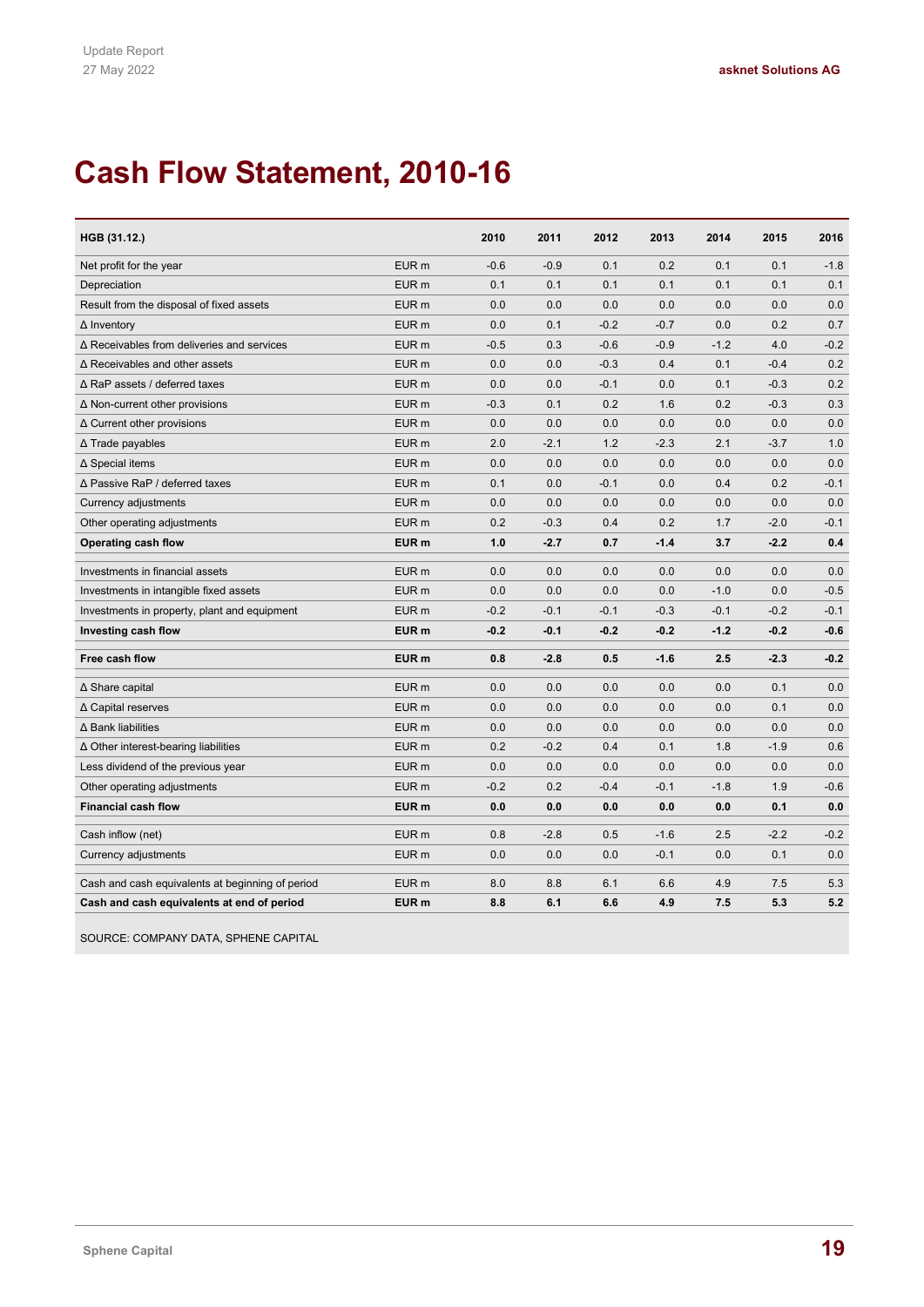# **Cash Flow Statement, 2017-23e**

| HGB (31.12.)                                      |                  | 2017   | 2018   | 2019   | 2020    | 2021e   | 2022e  | 2023e  |
|---------------------------------------------------|------------------|--------|--------|--------|---------|---------|--------|--------|
| Net profit for the year                           | EUR <sub>m</sub> | 0.1    | $-1.8$ | $-2.6$ | $-1.6$  | $-3.2$  | $-0.6$ | 0.1    |
| Depreciation                                      | EUR <sub>m</sub> | 0.4    | 1.6    | 0.8    | 0.7     | 0.7     | 0.7    | 0.7    |
| Result from the disposal of fixed assets          | EUR <sub>m</sub> | 0.0    | 0.0    | 0.0    | 0.0     | 0.0     | 0.0    | 0.0    |
| $\Delta$ Inventory                                | EUR <sub>m</sub> | 0.0    | 0.0    | 0.0    | 0.0     | 0.0     | 0.0    | 0.0    |
| $\Delta$ Receivables from deliveries and services | EUR <sub>m</sub> | 0.6    | $-0.5$ | $-0.3$ | $-0.7$  | $-0.3$  | $-2.2$ | $-3.9$ |
| $\Delta$ Receivables and other assets             | EUR <sub>m</sub> | 0.1    | 0.0    | $-1.2$ | $-0.3$  | 1.2     | 0.0    | 0.0    |
| $\Delta$ RaP assets / deferred taxes              | EUR <sub>m</sub> | 0.1    | 0.0    | 0.0    | $-4.1$  | 1.3     | 2.9    | 0.0    |
| $\Delta$ Non-current other provisions             | EUR <sub>m</sub> | $-0.4$ | $-0.5$ | 0.6    | 0.6     | $-1.7$  | 0.0    | 0.0    |
| $\Delta$ Current other provisions                 | EUR <sub>m</sub> | 0.0    | 0.0    | 0.0    | 0.0     | 0.0     | 0.0    | 0.0    |
| ∆ Trade payables                                  | EUR <sub>m</sub> | 0.1    | 0.5    | 2.0    | 4.3     | $-2.9$  | 3.8    | 6.6    |
| ∆ Special items                                   | EUR <sub>m</sub> | 0.0    | 0.0    | 0.0    | 0.0     | 0.0     | 0.0    | 0.0    |
| ∆ Passive RaP / deferred taxes                    | EUR <sub>m</sub> | 0.0    | $-0.2$ | $-0.1$ | 5.7     | $-6.0$  | 0.0    | 0.0    |
| Currency adjustments                              | EUR <sub>m</sub> | 0.0    | 0.0    | $-0.1$ | 0.0     | 0.0     | 0.0    | 0.0    |
| Other operating adjustments                       | EUR <sub>m</sub> | $-0.4$ | 0.8    | 0.3    | 0.0     | 0.0     | 0.0    | 0.0    |
| Operating cash flow                               | EUR <sub>m</sub> | 0.6    | $-0.1$ | $-0.5$ | 4.6     | $-11.0$ | 4.5    | 3.5    |
| Investments in financial assets                   | EUR <sub>m</sub> | 0.0    | 0.0    | $-0.7$ | $-10.7$ | 5.9     | 0.0    | 0.0    |
| Investments in intangible fixed assets            | EUR <sub>m</sub> | $-1.3$ | 0.6    | 0.8    | 0.6     | 0.3     | $-0.1$ | $-0.1$ |
| Investments in property, plant and equipment      | EUR <sub>m</sub> | $-0.3$ | $-1.6$ | $-0.8$ | $-0.7$  | $-0.7$  | $-0.7$ | $-0.8$ |
| Investing cash flow                               | EUR <sub>m</sub> | $-1.7$ | $-1.5$ | $-0.7$ | $-10.7$ | 5.5     | $-0.8$ | $-0.8$ |
| Free cash flow                                    | EUR <sub>m</sub> | $-1.1$ | $-1.6$ | $-1.2$ | $-6.1$  | $-5.5$  | 3.7    | 2.7    |
| ∆ Share capital                                   | EUR <sub>m</sub> | $-4.5$ | 0.1    | 0.0    | 0.7     | 2.0     | 0.0    | 0.0    |
| ∆ Capital reserves                                | EUR <sub>m</sub> | 1.3    | 0.9    | 0.0    | 3.3     | 4.9     | 0.0    | 0.0    |
| ∆ Bank liabilities                                | EUR <sub>m</sub> | 0.0    | 0.0    | 0.0    | 6.0     | $-6.0$  | 0.0    | 0.0    |
| $\Delta$ Other interest-bearing liabilities       | EUR <sub>m</sub> | $-0.5$ | 0.8    | 0.6    | 1.5     | 0.2     | 0.4    | 0.4    |
| Less dividend of the previous year                | EUR <sub>m</sub> | 0.0    | 0.0    | 0.0    | 0.0     | 0.0     | 0.0    | 0.0    |
| Other operating adjustments                       | EUR <sub>m</sub> | 4.2    | $-0.8$ | 0.0    | 0.0     | 0.0     | 0.0    | 0.0    |
| <b>Financial cash flow</b>                        | EUR <sub>m</sub> | 0.5    | 1.0    | 0.6    | 11.4    | 1.0     | 0.4    | 0.4    |
| Cash inflow (net)                                 | EUR <sub>m</sub> | $-0.7$ | $-0.6$ | $-0.7$ | 5.3     | $-4.4$  | 4.1    | 3.2    |
| Currency adjustments                              | EUR <sub>m</sub> | 0.0    | 0.0    | 0.0    | 0.0     | 0.0     | 0.0    | 0.0    |
| Cash and cash equivalents at beginning of period  | EUR <sub>m</sub> | 5.2    | 4.5    | 3.9    | 3.2     | 8.5     | 4.1    | 8.2    |
| Cash and cash equivalents at end of period        | EUR <sub>m</sub> | 4.5    | 3.9    | 3.2    | 8.5     | 4.1     | 8.2    | 11.4   |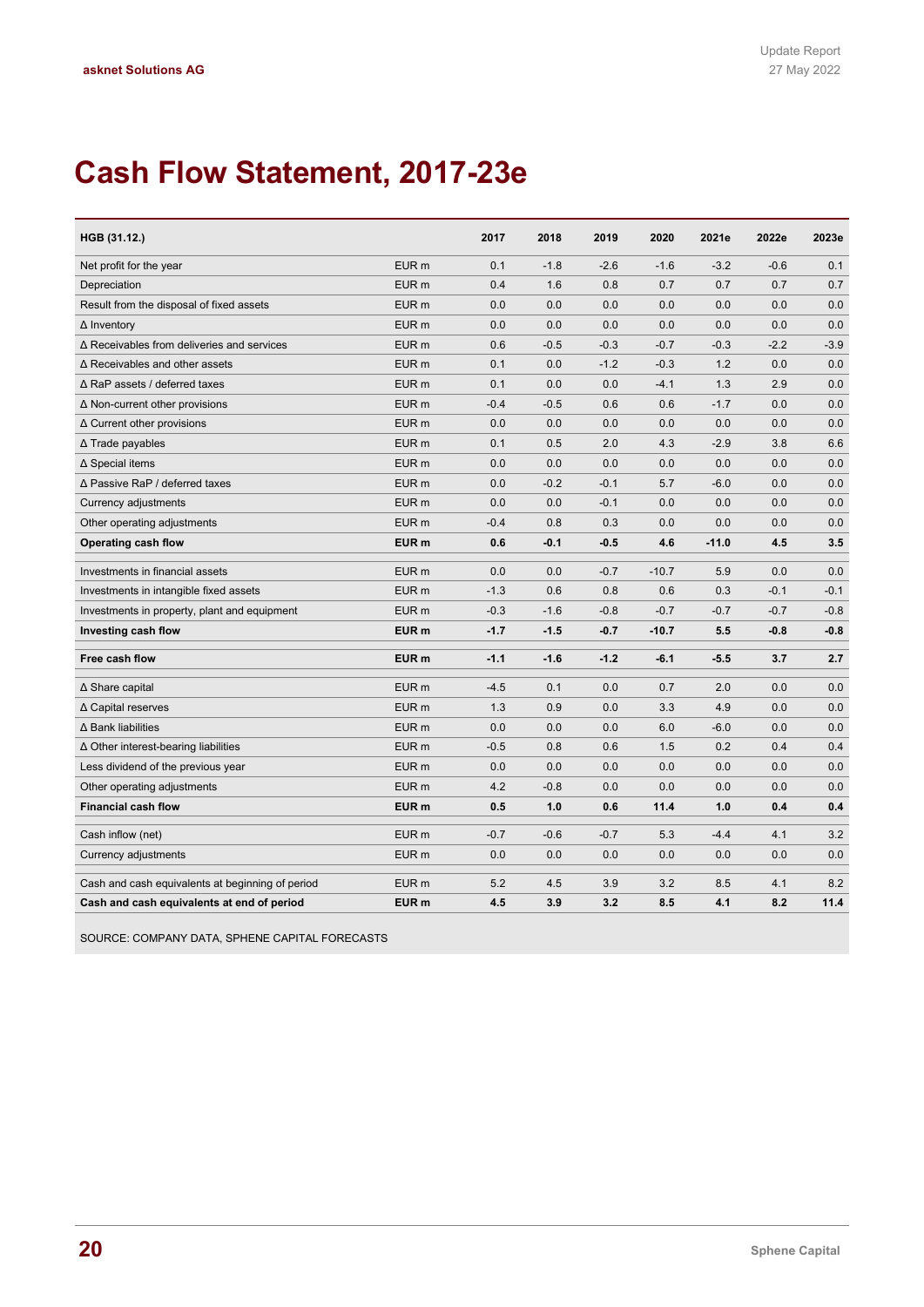# **One View, 2010-16**

| HGB (31.12.)                                       |                  | 2010     | 2011     | 2012     | 2013     | 2014     | 2015     | 2016      |
|----------------------------------------------------|------------------|----------|----------|----------|----------|----------|----------|-----------|
| <b>Key Data</b>                                    |                  |          |          |          |          |          |          |           |
| Gross revenues                                     | EUR <sub>m</sub> | 72.7     | 65.4     | 74.8     | 82.2     | 89.4     | 73.3     | 68.7      |
| Gross profit                                       | EUR <sub>m</sub> | 10.4     | 10.0     | 10.8     | 10.7     | 10.8     | 10.6     | 9.2       |
| Gross profit (adjusted)                            | EUR <sub>m</sub> | 10.3     | 9.8      | 9.9      | 10.1     | 10.2     | 10.0     | 8.6       |
| <b>EBITDA</b>                                      | EUR <sub>m</sub> | $-0.5$   | $-0.8$   | 0.2      | 0.4      | 0.2      | 0.2      | $-1.5$    |
| <b>EBIT</b>                                        | EUR <sub>m</sub> | $-0.7$   | $-0.9$   | 0.1      | 0.2      | 0.1      | 0.1      | $-1.7$    |
| <b>EBT</b>                                         | EUR <sub>m</sub> | $-0.6$   | $-0.8$   | 0.1      | 0.2      | 0.1      | 0.1      | $-1.8$    |
| Net result                                         | EUR <sub>m</sub> | $-0.6$   | $-0.9$   | 0.1      | 0.2      | 0.1      | 0.1      | $-1.8$    |
| Number of employees                                |                  | 98       | 81       | 87       | 92       | 88       | 99       | 96        |
| Per share                                          |                  |          |          |          |          |          |          |           |
| Price high                                         | <b>EUR</b>       | 41.70    | 34.90    | 22.50    | 30.00    | 28.00    | 18.60    | 18.81     |
| Price low                                          | <b>EUR</b>       | 25.60    | 8.90     | 10.90    | 12.80    | 13.50    | 9.22     | 6.18      |
| Price average                                      | <b>EUR</b>       | 32.40    | 22.50    | 15.30    | 17.60    | 21.20    | 15.59    | 9.72      |
| Closing price                                      | <b>EUR</b>       | 27.60    | 12.60    | 12.80    | 25.80    | 17.20    | 9.41     | 6.28      |
| <b>EPS</b>                                         | <b>EUR</b>       | $-1.23$  | $-1.74$  | 0.16     | 0.46     | 0.21     | 0.16     | $-3.60$   |
| <b>BVPS</b>                                        | <b>EUR</b>       | 8.74     | 7.03     | 7.15     | 7.53     | 7.77     | 8.10     | 3.23      |
| <b>CFPS</b>                                        | <b>EUR</b>       | 1.94     | $-5.36$  | 1.44     | $-2.79$  | 7.30     | $-4.28$  | 0.71      |
| Dividend                                           | <b>EUR</b>       | 0.00     | 0.00     | 0.00     | 0.00     | 0.00     | 0.00     | 0.00      |
|                                                    |                  |          |          |          |          |          |          |           |
|                                                    |                  |          |          |          |          |          |          |           |
| Profitability ratios (basis gross profit adjusted) |                  |          |          |          |          |          |          |           |
| <b>EBITDA</b> margin                               | $\%$             | $-5.2%$  | $-7.7%$  | 2.0%     | 3.7%     | 2.3%     | 2.3%     | $-17.6%$  |
| <b>EBIT</b> margin                                 | %                | $-6.4%$  | $-9.1%$  | 0.9%     | 2.3%     | 1.1%     | 1.0%     | $-19.3%$  |
| <b>EBT</b> margin                                  | $\%$             | $-5.7%$  | $-8.6%$  | 1.0%     | 2.4%     | 1.1%     | 0.9%     | $-21.4%$  |
| Net margin                                         | $\%$             | $-6.0%$  | $-8.9%$  | 0.8%     | 2.3%     | 1.0%     | 0.8%     | $-21.4%$  |
| FCF margin                                         | $\%$             | 7.8%     | $-28.1%$ | 5.4%     | $-15.6%$ | 24.7%    | $-23.5%$ | $-2.6%$   |
| <b>ROE</b>                                         | %                | $-14.1%$ | $-24.7%$ | 2.2%     | 6.1%     | 2.7%     | 2.0%     | $-111.5%$ |
| NWC/turnover                                       | $\%$             | $-26.9%$ | $-10.8%$ | $-15.4%$ | 25.2%    | 25.7%    | 22.3%    | 13.2%     |
| Per capita turnover                                | <b>EURk</b>      | 741      | 808      | 860      | 894      | 1,016    | 741      | 716       |
| Per capita EBIT                                    | <b>EURk</b>      | $-6.8$   | $-11.0$  | 1.0      | 2.6      | 1.3      | 1.0      | $-17.2$   |
| Capex/turnover                                     | $\%$             | 0.3%     | 0.1%     | 0.1%     | 0.4%     | 0.1%     | 0.2%     | 0.1%      |
| Gross profit premium                               | $\%$             | 212.6%   | 179.5%   | 194.3%   | 170.1%   | 214.9%   | 176.2%   | 153.9%    |
| <b>Growth rates</b>                                |                  |          |          |          |          |          |          |           |
| Gross revenues                                     | %                | 5.4%     | $-10.0%$ | 14.4%    | 9.9%     | 8.7%     | $-18.0%$ | $-6.3%$   |
| Gross profit                                       | %                | 7.8%     | $-3.4%$  | 7.1%     | $-0.5%$  | 1.3%     | $-1.9%$  | $-13.4%$  |
| Service revenues                                   | $\%$             | 8.8%     | $-4.3%$  | 0.4%     | 2.7%     | 0.8%     | $-2.7%$  | $-14.0%$  |
| <b>EBITDA</b>                                      | $\%$             | $-51.1%$ | 41.7%    | n/a      | 87.7%    | $-36.4%$ | $-4.6%$  | n/a       |
| EBIT                                               | $\%$             | $-46.5%$ | 34.7%    | n/a      | 180.0%   | $-52.2%$ | $-16.5%$ | n/a       |
| EBT                                                | $\%$             | $-48.6%$ | 45.0%    | n/a      | 131.7%   | -52.8%   | $-19.3%$ | n/a       |
| Net result                                         | $\%$             | $-46.0%$ | 41.2%    | n/a      | 191.4%   | $-54.8%$ | $-21.8%$ | n/a       |
| <b>EPS</b>                                         | %                | $-46.0%$ | 41.1%    | n/a      | 191.4%   | $-54.8%$ | $-22.6%$ | n/a       |
| <b>CFPS</b>                                        | $\%$             | n/a      | n/a      | n/a      | n/a      | n/a      | n/a      | n/a       |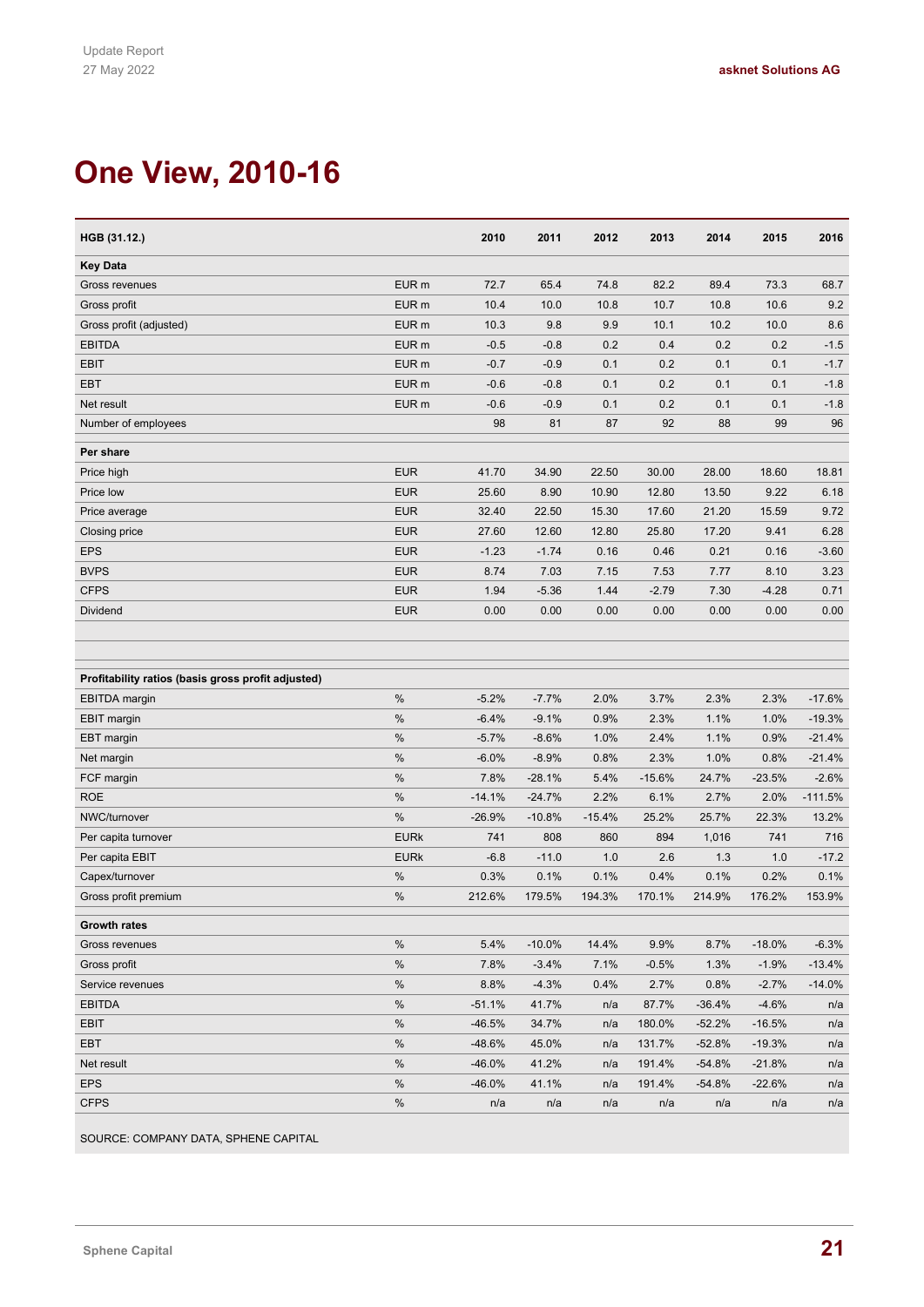# **One View, 2017-23e**

| HGB (31.12.)                                       |                  | 2017     | 2018      | 2019     | 2020      | 2021e    | 2022e    | 2023e    |
|----------------------------------------------------|------------------|----------|-----------|----------|-----------|----------|----------|----------|
| Key Data                                           |                  |          |           |          |           |          |          |          |
| Gross revenues                                     | EUR <sub>m</sub> | 66.2     | 85.8      | 84.3     | 81.9      | 81.0     | 116.9    | 167.8    |
| Gross profit                                       | EUR <sub>m</sub> | 10.9     | 11.0      | 9.2      | 11.0      | 9.0      | 13.4     | 19.5     |
| Gross profit (adjusted)                            | EUR <sub>m</sub> | 8.3      | 9.4       | 9.0      | 8.5       | 8.0      | 12.4     | 18.4     |
| <b>EBITDA</b>                                      | EUR <sub>m</sub> | 1.0      | $-0.3$    | $-1.9$   | $-0.5$    | $-2.5$   | $-0.6$   | 0.8      |
| <b>EBIT</b>                                        | EUR <sub>m</sub> | 0.6      | $-1.9$    | $-2.7$   | $-1.2$    | $-3.2$   | $-1.3$   | 0.1      |
| <b>EBT</b>                                         | EUR <sub>m</sub> | 0.6      | $-1.9$    | $-2.7$   | $-1.7$    | $-3.2$   | $-0.6$   | 0.1      |
| Net result                                         | EUR <sub>m</sub> | 0.1      | $-1.8$    | $-2.6$   | $-1.6$    | $-3.2$   | $-0.6$   | 0.1      |
| Number of employees                                |                  | 85       | 85        | 71       | 71        | 71       | 71       | 71       |
| Per share                                          |                  |          |           |          |           |          |          |          |
| Price high                                         | <b>EUR</b>       | 8.28     | 15.23     | 14.98    | 14.85     | 14.85    |          |          |
| Price low                                          | <b>EUR</b>       | 4.65     | 5.78      | 3.65     | 5.48      | 4.50     |          |          |
| Price average                                      | <b>EUR</b>       | 6.62     | 7.97      | 7.31     | 7.77      | 7.37     |          |          |
| Closing price                                      | <b>EUR</b>       | 7.15     | 14.23     | 5.65     | 6.52      | 6.66     | 0.98     | 0.98     |
| <b>EPS</b>                                         | <b>EUR</b>       | 0.15     | $-3.26$   | $-4.05$  | $-1.22$   | $-0.97$  | $-0.18$  | 0.03     |
| <b>BVPS</b>                                        | <b>EUR</b>       | 3.83     | 2.35      | 0.00     | 0.58      | 1.57     | 1.34     | 1.26     |
| <b>CFPS</b>                                        | <b>EUR</b>       | 1.08     | $-0.17$   | $-0.84$  | 3.51      | $-3.36$  | 1.38     | 1.08     |
| Dividend                                           | <b>EUR</b>       | 0.00     | 0.00      | 0.00     | 0.00      | 0.00     | 0.00     | 0.00     |
| <b>Target price</b>                                | <b>EUR</b>       |          |           |          |           |          |          | 7.30     |
| Performance to target price                        | %                |          |           |          |           |          |          | 644.9%   |
| Profitability ratios (basis gross profit adjusted) |                  |          |           |          |           |          |          |          |
| <b>EBITDA</b> margin                               | %                | 12.0%    | $-2.7%$   | $-20.7%$ | $-5.8%$   | $-31.4%$ | $-4.9%$  | 4.5%     |
| <b>EBIT margin</b>                                 | $\%$             | 7.1%     | $-19.7%$  | $-30.0%$ | $-13.9%$  | $-40.0%$ | $-10.6%$ | 0.6%     |
| EBT margin                                         | %                | 7.0%     | $-19.8%$  | $-29.9%$ | $-19.9%$  | $-40.5%$ | $-5.0%$  | 0.5%     |
| Net margin                                         | $\%$             | 1.0%     | $-19.4%$  | $-29.3%$ | $-18.7%$  | $-40.0%$ | $-4.8%$  | 0.5%     |
| FCF margin                                         | %                | $-13.5%$ | $-16.8%$  | $-13.5%$ | $-71.4%$  | $-68.6%$ | 30.2%    | 14.7%    |
| ROE                                                | $\%$             | 3.8%     | $-138.6%$ | n/a      | $-209.1%$ | $-62.2%$ | $-13.5%$ | 2.3%     |
| NWC/turnover                                       | $\%$             | 19.7%    | 10.5%     | $-16.8%$ | $-68.4%$  | $-35.9%$ | $-35.0%$ | $-37.7%$ |
| Per capita turnover                                | <b>EURk</b>      | 778      | 1,010     | 1,187    | 1,154     | 1,141    | 1,646    | 2,364    |
| Per capita EBIT                                    | <b>EURk</b>      | 6.9      | $-21.9$   | $-38.2$  | $-16.7$   | $-44.8$  | $-18.5$  | 1.5      |
| Capex/turnover                                     | $\%$             | 0.5%     | 1.8%      | 0.9%     | 0.8%      | 0.9%     | 0.6%     | 0.4%     |
| Gross profit premium                               | $\%$             | 184.5%   | 142.0%    | 140.5%   | 427.5%    | 218.9%   | 265.5%   | 347.4%   |
| <b>Growth rates</b>                                |                  |          |           |          |           |          |          |          |
| Gross revenues                                     | %                | $-3.7%$  | 29.7%     | $-1.8%$  | $-2.8%$   | $-1.1%$  | 44.3%    | 43.6%    |
| Gross profit                                       | $\%$             | 18.1%    | 1.4%      | $-16.4%$ | 19.6%     | $-18.2%$ | 48.8%    | 45.3%    |
| Service revenues                                   | $\%$             | $-3.3%$  | 14.0%     | $-4.4%$  | $-5.5%$   | $-6.7%$  | 55.2%    | 49.1%    |
| <b>EBITDA</b>                                      | %                | n/a      | n/a       | 621.2%   | $-73.3%$  | 401.4%   | $-75.7%$ | n/a      |
| EBIT                                               | %                | n/a      | n/a       | 45.8%    | $-56.2%$  | 168.0%   | $-58.8%$ | n/a      |
| <b>EBT</b>                                         | %                | n/a      | n/a       | 44.5%    | $-36.9%$  | 89.4%    | $-80.7%$ | n/a      |
| Net result                                         | %                | n/a      | n/a       | 44.8%    | $-39.7%$  | 99.6%    | $-81.5%$ | n/a      |
| <b>EPS</b>                                         | $\%$             | n/a      | n/a       | 24.1%    | $-69.9%$  | $-20.2%$ | -81.5%   | n/a      |
| <b>CFPS</b>                                        | $\%$             | 53.1%    | n/a       | 405.8%   | n/a       | n/a      | n/a      | $-22.0%$ |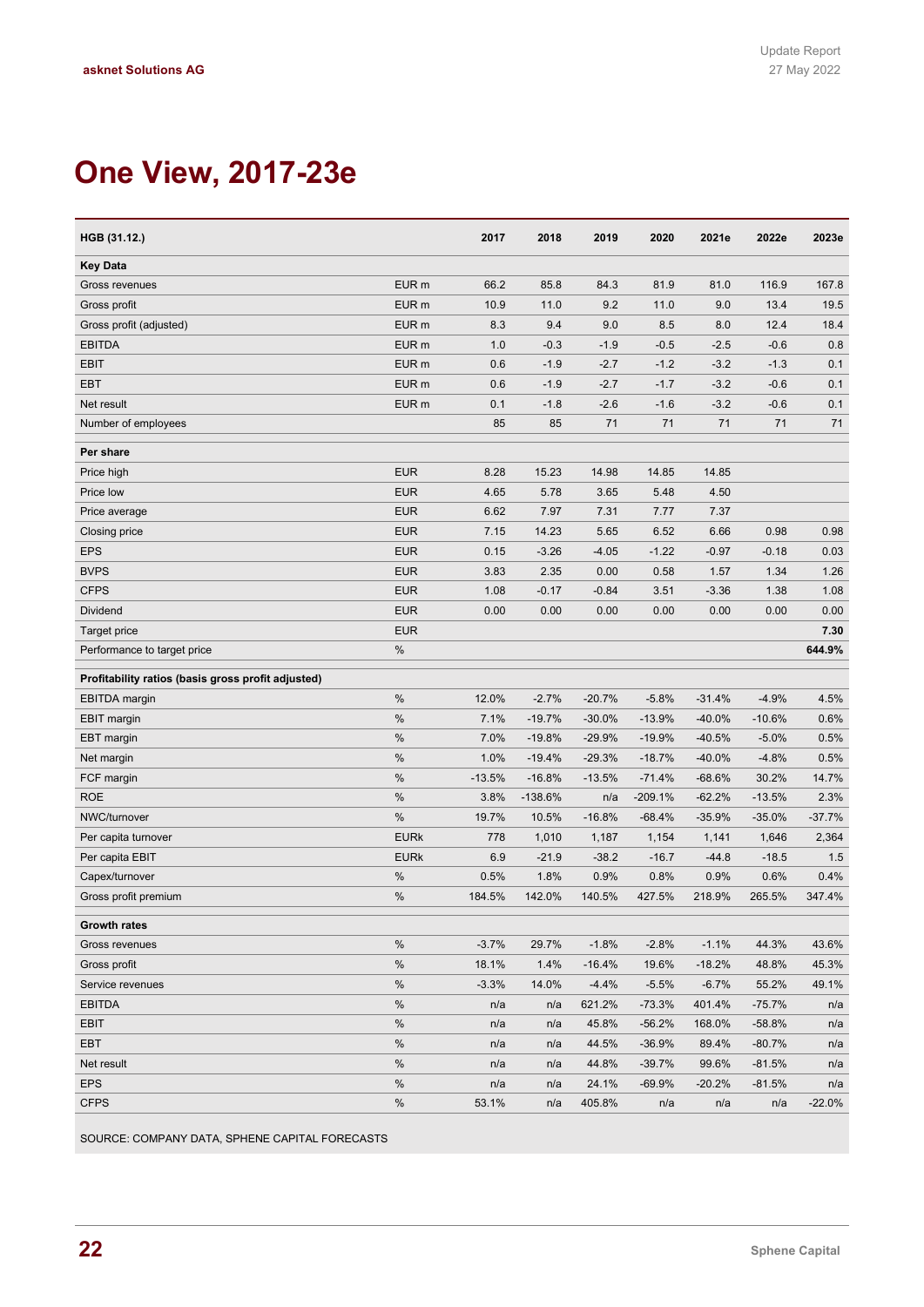# **One View II, 2010-16**

| HGB (31.12.)                        |                  | 2010      | 2011      | 2012     | 2013     | 2014     | 2015     | 2016     |
|-------------------------------------|------------------|-----------|-----------|----------|----------|----------|----------|----------|
| <b>Balance sheet ratios</b>         |                  |           |           |          |          |          |          |          |
| Tangible fixed assets               | EUR <sub>m</sub> | 0.3       | 0.2       | 0.3      | 0.3      | 1.4      | 1.4      | 1.8      |
| <b>Current assets</b>               | EUR <sub>m</sub> | 14.6      | 11.5      | 13.2     | 12.7     | 16.4     | 10.8     | 9.7      |
| Equity                              | EUR <sub>m</sub> | 4.4       | 3.5       | 3.6      | 3.8      | 3.9      | 4.1      | 1.6      |
| Liabilities                         | EUR <sub>m</sub> | 10.5      | 8.2       | 9.9      | 9.3      | 13.8     | 8.0      | 9.8      |
| Equity ratio                        | %                | 29.6%     | 30.3%     | 26.7%    | 29.1%    | 22.1%    | 33.9%    | 14.3%    |
| Gearing                             | %                | $-140.1%$ | $-102.9%$ | $-91.2%$ | $-51.5%$ | $-57.2%$ | $-25.8%$ | $-31.3%$ |
| Working capital                     | EUR <sub>m</sub> | $-3.1$    | $-1.3$    | $-1.7$   | 2.2      | 1.3      | 0.8      | $-0.7$   |
| Capital employed                    | EUR <sub>m</sub> | $-2.8$    | $-1.1$    | $-1.5$   | 2.6      | 2.6      | 2.2      | 1.1      |
| Asset turnover                      | x                | 4.9       | 5.6       | 5.5      | 6.3      | 5.0      | 6.0      | 6.0      |
| <b>Enterprise Value</b>             |                  |           |           |          |          |          |          |          |
| Number of shares                    | 1.000            | 504       | 504       | 504      | 504      | 504      | 509      | 509      |
| Market capitalisation high          | EUR <sub>m</sub> | 21.0      | 17.6      | 11.3     | 15.1     | 14.1     | 9.5      | 9.6      |
| Market capitalisation low           | EUR <sub>m</sub> | 12.9      | 4.5       | 5.5      | 6.5      | 6.8      | 4.7      | 3.1      |
| Market capitalisation average       | EUR <sub>m</sub> | 16.3      | 11.3      | 7.7      | 8.9      | 10.7     | 7.9      | 5.0      |
| Market capitalisation closing price | EUR <sub>m</sub> | 13.9      | 6.4       | 6.5      | 13.0     | 8.7      | 4.8      | 3.2      |
| Net debt                            | EUR <sub>m</sub> | $-6.2$    | $-3.6$    | $-3.3$   | $-2.0$   | $-2.2$   | $-1.1$   | $-0.5$   |
| Pension provisions                  | EUR <sub>m</sub> | 0.0       | 0.0       | 0.0      | 0.0      | 0.0      | 0.0      | 0.0      |
| Third party shares                  | EUR <sub>m</sub> | 0.0       | 0.0       | 0.0      | 0.0      | 0.0      | 0.0      | 0.0      |
| Financial assets fixed assets       | EUR <sub>m</sub> | 0.0       | 0.0       | 0.0      | 0.0      | 0.0      | 0.0      | 0.0      |
| Enterprise Value high               | EUR <sub>m</sub> | 14.8      | 14.0      | 8.1      | 13.2     | 11.9     | 8.4      | 9.1      |
| Enterprise Value low                | EUR <sub>m</sub> | 6.7       | 0.8       | 2.2      | 4.5      | 4.6      | 3.6      | 2.6      |
| Enterprise Value average            | EUR <sub>m</sub> | 10.2      | 7.7       | 4.4      | 6.9      | 8.5      | 6.9      | 4.4      |
| Enterprise Value closing price      | EUR <sub>m</sub> | 7.7       | 2.7       | 3.2      | 11.1     | 6.4      | 3.7      | 2.7      |
| <b>Valuation ratios</b>             |                  |           |           |          |          |          |          |          |
| EV/Turnover high                    | X                | 0.20      | 0.21      | 0.11     | 0.16     | 0.13     | 0.11     | 0.13     |
| EV/Turnover low                     | X                | 0.09      | 0.01      | 0.03     | 0.05     | 0.05     | 0.05     | 0.04     |
| EV/turnover average                 | X                | 0.14      | 0.12      | 0.06     | 0.08     | 0.09     | 0.09     | 0.06     |
| EV/Sales closing price              | X                | 0.11      | 0.04      | 0.04     | 0.13     | 0.07     | 0.05     | 0.04     |
| EV/EBITDA high                      | X                | $-27.7$   | $-18.4$   | 40.0     | 34.9     | 49.5     | 36.7     | $-6.0$   |
| <b>EV/EBITDA low</b>                | X                | $-12.6$   | $-1.1$    | 11.0     | 11.9     | 19.0     | 15.8     | $-1.7$   |
| EV/EBITDA average                   | X                | $-19.0$   | $-10.1$   | 22.0     | 18.3     | 35.2     | 30.0     | $-2.9$   |
| EV/EBITDA closing price             | x                | -14.4     | $-3.6$    | 15.7     | 29.3     | 26.8     | 16.3     | $-1.8$   |
| EV/EBIT closing price               | X                | $-11.7$   | $-3.0$    | 37.3     | 46.5     | 56.7     | 39.3     | $-1.6$   |
| P/E high                            | X                | n/a       | n/a       | 143.6    | 65.7     | 135.8    | 116.5    | n/a      |
| P/E ratio low                       | X                | n/a       | n/a       | 69.6     | 28.0     | 65.5     | 57.8     | n/a      |
| P/E average                         | X                | n/a       | n/a       | 97.7     | 38.6     | 102.8    | 97.7     | n/a      |
| P/E ratio closing price             | X                | n/a       | n/a       | 81.7     | 56.5     | 83.4     | 59.0     | n/a      |
| KBV closing price                   | X                | 3.2       | 1.8       | 1.8      | 3.4      | 2.2      | 1.2      | 1.9      |
| <b>KCF</b> average                  | X                | 16.7      | n/a       | 10.6     | n/a      | 2.9      | n/a      | 13.7     |
| FCF yield                           | %                | 5.8%      | $-43.6%$  | 8.2%     | $-12.2%$ | 29.2%    | $-48.7%$ | $-7.0%$  |
| Dividend yield                      | %                | 0.0%      | 0.0%      | 0.0%     | 0.0%     | 0.0%     | 0.0%     | 0.0%     |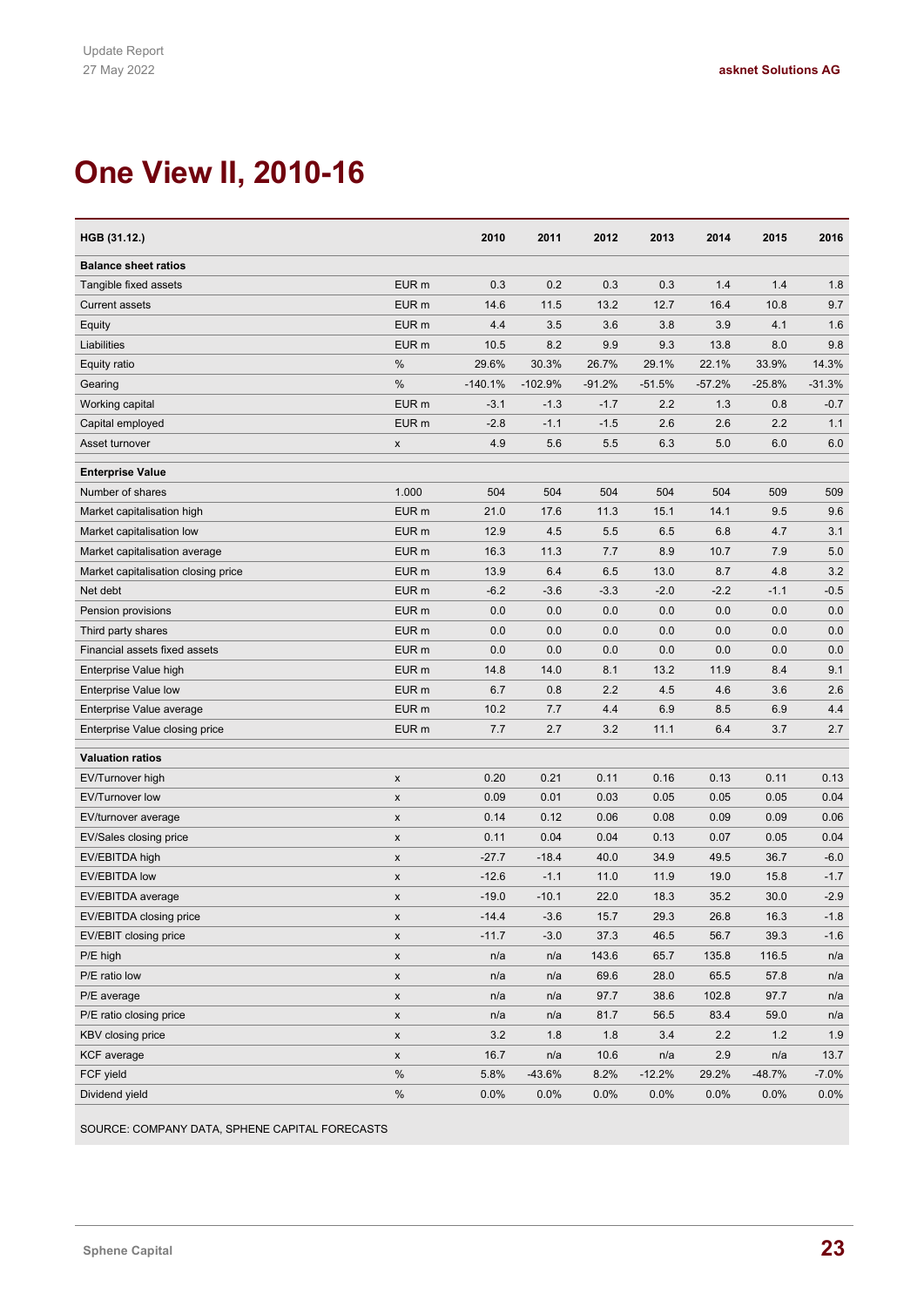# **One View II, 2017-23e**

| HGB (31.12.)                        |                    | 2017     | 2018     | 2019     | 2020     | 2021e    | 2022e   | 2023e    |
|-------------------------------------|--------------------|----------|----------|----------|----------|----------|---------|----------|
| <b>Balance sheet ratios</b>         |                    |          |          |          |          |          |         |          |
| Tangible fixed assets               | EUR <sub>m</sub>   | 3.1      | 3.0      | 2.3      | 12.3     | 6.1      | 6.2     | 6.2      |
| <b>Current assets</b>               | EUR <sub>m</sub>   | 8.1      | 8.1      | 9.0      | 19.5     | 12.9     | 16.4    | 23.5     |
| Equity                              | EUR <sub>m</sub>   | 2.1      | 1.3      | 0.0      | 0.8      | 5.1      | 4.4     | 4.1      |
| Liabilities                         | EUR <sub>m</sub>   | 9.1      | 9.7      | 12.9     | 31.0     | 14.5     | 18.7    | 25.8     |
| Equity ratio                        | %                  | 19.1%    | 11.9%    | 0.0%     | 2.4%     | 26.0%    | 18.9%   | 13.8%    |
| Gearing                             | %                  | $-10.4%$ | $-14.7%$ | n/a      | 730.8%   | $-4.0%$  | $-9.4%$ | $-13.8%$ |
| Working capital                     | EUR <sub>m</sub>   | $-1.5$   | $-1.5$   | $-3.2$   | $-6.8$   | $-3.6$   | $-5.1$  | $-7.8$   |
| Capital employed                    | EUR <sub>m</sub>   | 1.6      | 1.0      | $-1.5$   | $-5.8$   | $-2.9$   | $-4.3$  | $-6.9$   |
| Asset turnover                      | X                  | 5.9      | 7.8      | 6.6      | 2.6      | 4.1      | 5.1     | 5.6      |
| <b>Enterprise Value</b>             |                    |          |          |          |          |          |         |          |
| Number of shares                    | 1,000              | 560      | 560      | 654      | 1,308    | 3,269    | 3,269   | 3,269    |
| Market capitalisation high          | EUR <sub>m</sub>   | 4.6      | 8.5      | 9.8      | 19.4     | 48.5     | 0.0     | 0.0      |
| Market capitalisation low           | EUR <sub>m</sub>   | 2.6      | 3.2      | 2.4      | 7.2      | 14.7     | 0.0     | 0.0      |
| Market capitalisation average       | EUR <sub>m</sub>   | 3.7      | 4.5      | 4.8      | 10.2     | 24.1     | 0.0     | 0.0      |
| Market capitalisation closing price | EUR <sub>m</sub>   | 4.0      | 8.0      | 3.7      | 8.5      | 21.8     | 3.2     | 3.2      |
| Net debt                            | EUR <sub>m</sub>   | $-0.2$   | $-0.2$   | $-0.2$   | 5.6      | $-0.2$   | $-0.4$  | $-0.6$   |
| Pension provisions                  | EUR <sub>m</sub>   | 0.0      | 0.0      | 0.0      | 0.0      | 0.0      | 0.0     | 0.0      |
| Third party shares                  | EUR <sub>m</sub>   | 0.0      | 0.0      | 0.0      | 0.0      | 0.0      | 0.0     | 0.0      |
| Financial assets fixed assets       | EUR <sub>m</sub>   | 0.0      | 0.0      | 0.0      | 0.0      | 0.0      | 0.0     | 0.0      |
| Enterprise Value high               | EUR <sub>m</sub>   | 4.4      | 8.3      | 9.6      | 25.0     | 48.3     | $-0.4$  | $-0.6$   |
| Enterprise Value low                | EUR <sub>m</sub>   | 2.4      | 3.0      | 2.2      | 12.7     | 14.5     | $-0.4$  | $-0.6$   |
| Enterprise Value average            | EUR <sub>m</sub>   | 3.5      | 4.3      | 4.6      | 15.7     | 23.9     | $-0.4$  | $-0.6$   |
| Enterprise Value closing price      | EUR <sub>m</sub>   | 3.8      | 7.8      | 3.5      | 14.1     | 21.6     | 2.8     | 2.6      |
| <b>Valuation ratios</b>             |                    |          |          |          |          |          |         |          |
| EV/Turnover high                    | $\pmb{\mathsf{x}}$ | 0.07     | 0.10     | 0.11     | 0.31     | 0.60     | n/a     | n/a      |
| <b>EV/Turnover low</b>              | X                  | 0.04     | 0.04     | 0.03     | 0.16     | 0.18     | n/a     | n/a      |
| EV/turnover average                 | X                  | 0.05     | 0.05     | 0.05     | 0.19     | 0.29     | n/a     | n/a      |
| EV/Sales closing price              | X                  | 0.06     | 0.09     | 0.04     | 0.17     | 0.27     | 0.02    | 0.02     |
| EV/EBITDA high                      | X                  | 4.4      | $-32.2$  | $-5.2$   | $-50.1$  | $-19.3$  | n/a     | n/a      |
| <b>EV/EBITDA low</b>                | X                  | 2.4      | $-11.7$  | $-1.2$   | $-25.6$  | $-5.8$   | n/a     | n/a      |
| EV/EBITDA average                   | X                  | 3.5      | $-16.5$  | $-2.5$   | $-31.6$  | $-9.6$   | n/a     | n/a      |
| EV/EBITDA closing price             | x                  | 3.8      | $-30.0$  | $-1.9$   | $-28.3$  | $-8.6$   | $-4.6$  | $3.2\,$  |
| EV/EBIT closing price               | X                  | 6.4      | $-4.2$   | $-1.3$   | $-11.9$  | $-6.8$   | $-2.1$  | 24.5     |
| P/E high                            | x                  | 57.0     | n/a      | n/a      | n/a      | n/a      | n/a     | 0.0      |
| P/E ratio low                       | x                  | 32.0     | n/a      | n/a      | n/a      | n/a      | n/a     | 0.0      |
| P/E average                         | X                  | 45.6     | n/a      | n/a      | n/a      | n/a      | n/a     | 0.0      |
| P/E ratio closing price             | X                  | 49.2     | n/a      | n/a      | n/a      | n/a      | n/a     | 33.9     |
| <b>KBV</b> closing price            | X                  | 1.9      | 6.0      | n/a      | 11.2     | 4.3      | 0.7     | 0.8      |
| <b>KCF</b> average                  | X                  | 6.1      | n/a      | n/a      | 2.2      | n/a      | 0.0     | 0.0      |
| FCF yield                           | $\%$               | $-27.9%$ | $-19.8%$ | $-32.9%$ | $-71.4%$ | $-25.1%$ | 116.4%  | 84.8%    |
| Dividend yield                      | $\%$               | 0.0%     | 0.0%     | $0.0\%$  | 0.0%     | 0.0%     | 0.0%    | $0.0\%$  |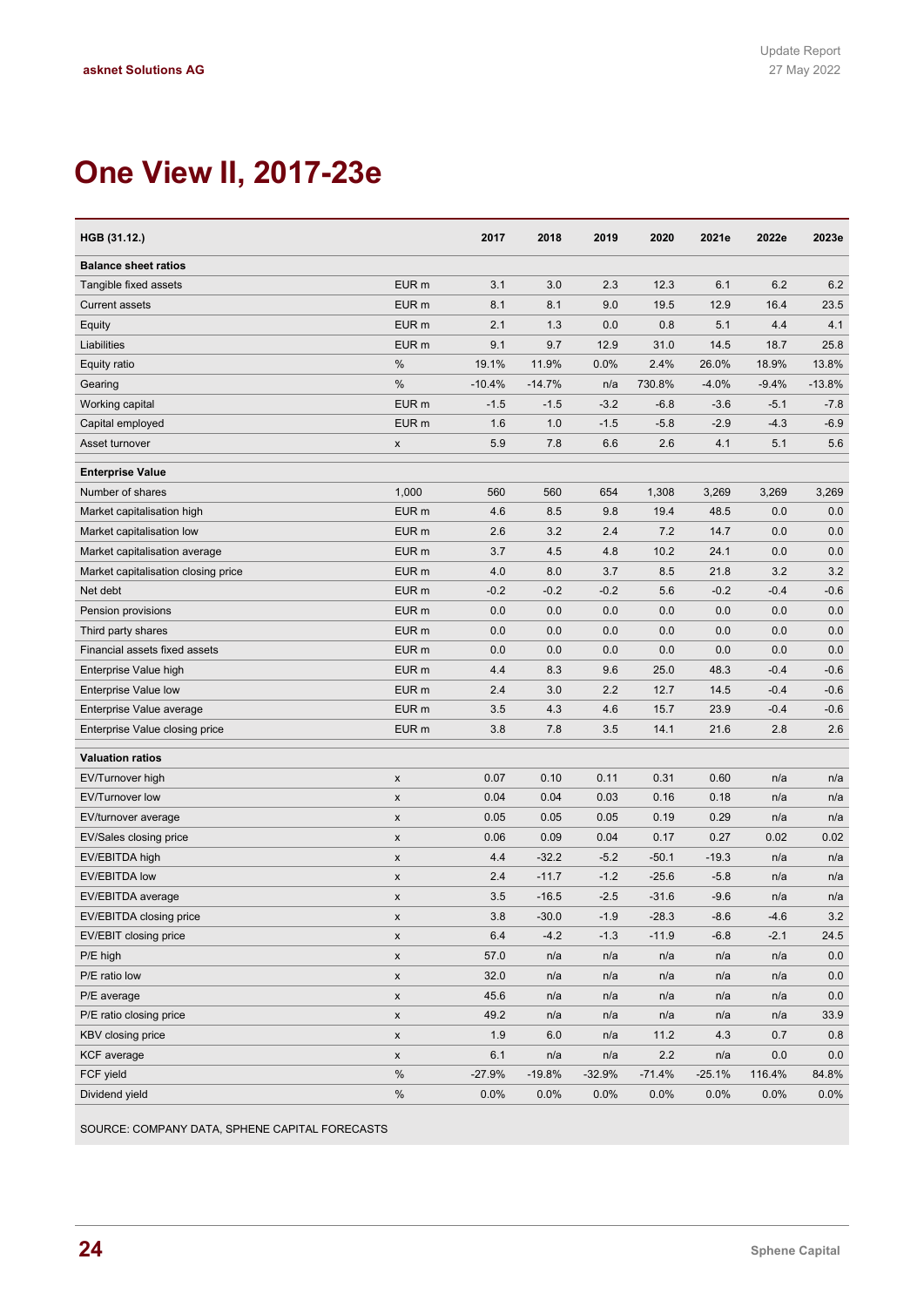### **Discounted Cash Flow Valuation**

| HGB (31.12.)                               |                  | 2022e   | 2023e | 2024e | 2025e | 2026e | 2027e | 2028e | 2029e | 2030e | 2031e | 2032e | 2033e | 2034e | 2035e  | 2036e  | <b>Terminal</b><br>year |
|--------------------------------------------|------------------|---------|-------|-------|-------|-------|-------|-------|-------|-------|-------|-------|-------|-------|--------|--------|-------------------------|
| Turnover                                   | EUR <sub>m</sub> | 116.9   | 167.8 | 202.1 | 219.9 | 235.6 | 247.4 | 255.6 | 261.4 | 265.6 | 269.1 | 272.3 | 275.5 | 278.7 | 281.9  | 285.1  | 288.4                   |
| YoY                                        | $\frac{0}{0}$    | 44.3%   | 43.6% | 20.4% | 8.8%  | 7.1%  | 5.0%  | 3.3%  | 2.2%  | 1.6%  | 1.3%  | 1.2%  | 1.2%  | 1.2%  | 1.2%   | 1.2%   | 1.2%                    |
| <b>EBIT</b>                                | EUR <sub>m</sub> | $-1.3$  | 0.1   | 0.3   | 0.4   | 0.6   | 0.7   | 0.8   | 0.8   | 0.8   | 0.9   | 0.9   | 1.0   | 1.0   | 1.0    | 1.4    | $1.4$                   |
| EBIT margin                                | %                | $-1.1%$ | 0.1%  | 0.1%  | 0.2%  | 0.3%  | 0.3%  | 0.3%  | 0.3%  | 0.3%  | 0.3%  | 0.3%  | 0.3%  | 0.4%  | 0.4%   | 0.5%   | 0.5%                    |
| Taxes                                      | EUR <sub>m</sub> | 0.0     | 0.0   | 0.0   | 0.0   | 0.0   | 0.0   | 0.0   | 0.0   | 0.0   | 0.0   | 0.0   | 0.0   | 0.0   | $-0.1$ | $-0.1$ | $-0.4$                  |
| Tax ratio (T)                              | %                | 2.4%    | 4.6%  | 4.9%  | 4.9%  | 4.9%  | 5.0%  | 5.0%  | 5.0%  | 5.0%  | 5.0%  | 5.0%  | 5.0%  | 5.0%  | 5.0%   | 5.0%   | 30.0%                   |
| Adjusted EBIT(1-T)                         | EUR <sub>m</sub> | $-1.3$  | 0.1   | 0.3   | 0.4   | 0.6   | 0.7   | 0.7   | 0.8   | 0.8   | 0.8   | 0.9   | 0.9   | 0.9   | 1.0    | 1.4    | 1.0                     |
| Reinvestment                               | EUR <sub>m</sub> | 1.5     | 2.6   | 7.3   | 1.2   | 1.2   | 1.3   | 1.5   | 1.7   | 2.1   | 2.6   | 2.9   | 3.1   | 3.2   | 3.2    | 3.2    | $-0.2$                  |
| <b>FCFF</b>                                | EUR <sub>m</sub> | 0.2     | 2.7   | 7.6   | 1.6   | 1.8   | 2.0   | 2.2   | 2.5   | 2.9   | 3.4   | 3.8   | 4.0   | 4.1   | 4.2    | 4.6    | 0.8                     |
| <b>WACC</b>                                | %                | 12.3%   | 12.3% | 12.3% | 12.3% | 12.3% | 11.6% | 10.9% | 10.2% | 9.6%  | 8.9%  | 8.2%  | 7.5%  | 6.8%  | 6.2%   | 6.2%   |                         |
| Discount rate                              | $\frac{0}{0}$    | 79.8%   | 71.1% | 63.3% | 56.4% | 50.2% | 45.0% | 40.6% | 36.8% | 33.6% | 30.9% | 28.5% | 26.5% | 24.8% | 23.4%  | 22.0%  |                         |
| Present value of the FCFF                  | <b>EUR</b>       | 0.1     | 1.9   | 4.8   | 0.9   | 0.9   | 0.9   | 0.9   | 0.9   | 1.0   | 1.1   | 1.1   | 1.1   | 1.0   | 1.0    | 1.0    |                         |
| TV insolvency probability                  | $\frac{0}{0}$    | 7.2%    |       |       |       |       |       |       |       |       |       |       |       |       |        |        |                         |
| Terminal cost of capital                   | %                | 6.2%    |       |       |       |       |       |       |       |       |       |       |       |       |        |        |                         |
| Present value terminal value               | EUR <sub>m</sub> | 1.4     |       |       |       |       |       |       |       |       |       |       |       |       |        |        |                         |
| in % of the Enterprise Value               | %                | 6.9%    |       |       |       |       |       |       |       |       |       |       |       |       |        |        |                         |
| Present value FCFF detailed planning phase | EUR <sub>m</sub> | 8.7     |       |       |       |       |       |       |       |       |       |       |       |       |        |        |                         |
| in % of the Enterprise Value               | %                | 43.5%   |       |       |       |       |       |       |       |       |       |       |       |       |        |        |                         |
| Present value FCFF rough planning phase    | EUR <sub>m</sub> | 9.9     |       |       |       |       |       |       |       |       |       |       |       |       |        |        |                         |
| in % of the Enterprise Value               | %                | 49.6%   |       |       |       |       |       |       |       |       |       |       |       |       |        |        |                         |
| <b>Enterprise Value</b>                    | EUR <sub>m</sub> | 19.9    |       |       |       |       |       |       |       |       |       |       |       |       |        |        |                         |
| Interest bearing liabilities               | EUR <sub>m</sub> | 0.0     |       |       |       |       |       |       |       |       |       |       |       |       |        |        |                         |
| Excess cash                                | EUR <sub>m</sub> | 4.0     |       |       |       |       |       |       |       |       |       |       |       |       |        |        |                         |
| Value of equity                            | EUR <sub>m</sub> | 23.9    |       |       |       |       |       |       |       |       |       |       |       |       |        |        |                         |
| Number of shares                           | m                | 3.3     |       |       |       |       |       |       |       |       |       |       |       |       |        |        |                         |
| Value of equity per share                  | <b>EUR</b>       | 7.30    |       |       |       |       |       |       |       |       |       |       |       |       |        |        |                         |

SOURCE: SPHENE CAPITAL FORECASTS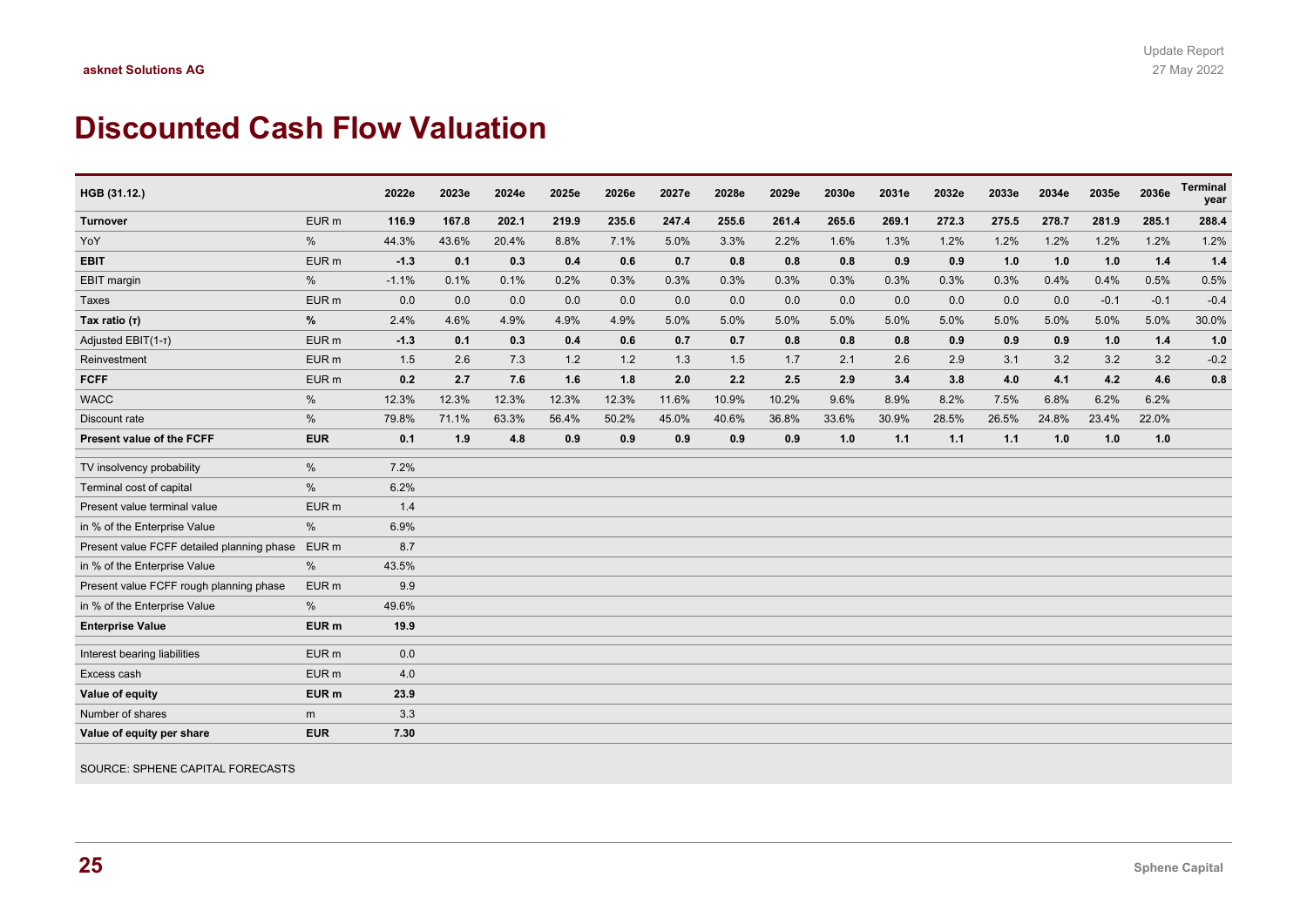#### This study was prepared by the



Wettersteinstraße 4 | 82024 Taufkirchen near Munich | Germany | Phone +49 (89) 74443558 | Fax +49 (89) 74443445

#### **Disclaimer**

This report has been prepared and published by Sphene Capital GmbH within the jurisdiction of the Federal Republic of Germany. It is intended only for persons who, in connection with their trade, profession or employment, acquire or sell transferable securities for their own account or for the account of others. This study is for general information purposes only and is provided on a confidential basis. It is intended solely for the use of its recipients. It may not be reproduced in whole or in part or distributed to third parties without the written consent of Sphene Capital GmbH. **The investment opportunities discussed in this study may not be suitable for certain investors, depending on the respective investment objective and planned investment period or the respective financial situation. This study is not a substitute for individual advice. Please contact the investment advisor of your bank.**

This study may only be distributed in other jurisdictions in accordance with the law applicable there. Persons into whose possession this study comes should inform themselves about and comply with any applicable laws. This study or a copy of it may only be distributed in the United Kingdom to the following recipients: (a) persons who have professional experience in investment matters falling within section 19(1) of the Financial Services and Markets Act 2000 (Financial Promotion) Order 2001 (the "Order"), or (b) companies with substantial assets falling within Article 49(2)(A) to (D) of the Order and any other person to whom the document may lawfully be communicated under Article 49(1) of the Order (all such persons together being referred to as "Relevant Persons"). Any person who is not a Relevant Person should not consider this Study and its contents as a basis for information or action.

This study constitutes neither an offer nor an invitation to subscribe to or purchase a financial instrument of the analyzed company or to conclude an advisory contract. Neither this study nor any components therein form the basis of any contract or other obligation of any kind. Sphene Capital GmbH/its affiliated companies and the employees involved in the preparation of the study disclaim any liability for damages in connection with the publication and/or use of this study or its contents as well as for damages arising either directly or as a consequence of the use of information, opinions and estimates contained in this study. Neither Sphene Capital GmbH/its affiliated companies nor the employees involved in the preparation of the study provide any warranty or assurance regarding the completeness and accuracy of the information contained in this study. No independent verification of the information used has been undertaken. All evaluations, opinions and predictions contained in this study are those of the authors of this study made in connection with their research activities. They reflect the state of affairs at the time this study was prepared and may change as a result of future events and developments. Neither Sphene Capital GmbH/its affiliates can automatically be held responsible for such statements. **A future update of the analysis and recommendation is not fixed in terms of date and its timing is generally not foreseeable; however, it usually follows the publication of corresponding financial reports. Sphene Capital GmbH reserves the right to revoke or change opinions expressed in the study at any time and without prior notice.** Sphene Capital GmbH may have published studies that reach different conclusions with regard to the information contained in this study. These studies may reflect the different assumptions and approaches of their authors. Past statements should not be taken as an indication or guarantee of subsequent statements. Rather, no representations or warranties, express or implied, are made with respect to future statements.

#### **This study is sent via the industry news agencies, financial portals and by email to all interested professional investors who are deemed not to make their investment decisions inappropriately based on this study.**

The competent authority is the Federal Financial Supervisory Authority (BaFin).

The securities prices quoted in this study are XETRA closing prices on the trading day preceding the respective publication date. If the security is not traded on XETRA, the security prices quoted in the study are the closing prices of the respective stock exchange on the trading day preceding the publication date of the study.

#### **Investment recommendations (for an investment period of 12 months)**

- **Buy:** We expect the price of the analyzed financial instrument to rise by at least 10%.<br>Hold: We expect a maximum outperformance/underperformance of 10% against the I
- We expect a maximum outperformance/underperformance of 10% against the DAX benchmark.
- **Sell**: We expect the price of the analyzed financial instrument to fall by at least 10%.

#### **Risk assessment (for an investment period of 12 months)**

Sphene Capital GmbH understands risk assessment as the estimated probability of occurrence that the result of the analyzed company deviates from the result forecast by Sphene Capital by more than 20% due to company- or market-specific circumstances:

| <b>Risk</b> | <b>Estimated probability of occurrence</b> |
|-------------|--------------------------------------------|
| Very high   | $>80\%$                                    |
| Hiah        | 50-80%                                     |
| Medium      | 20-50%                                     |
| Low         | 20%                                        |

#### **Information on potential conflicts of interest pursuant to Section 85 (1) WpHG and Article 20 Regulation (EU) No 596/2014 and Delegated Regulation (EU) 2016/958:**

Pursuant to Section 85 of the Securities Trading Act and the Financial Analysis Ordinance, there is, among other things, an obligation to point out potential conflicts of interest with respect to the analyzed company when conducting a financial analysis. A conflict of interest is presumed in particular if the company preparing the analysis<br>
<sup>6</sup> ho

- $\frac{6}{9}$  holds a stake of more than 5% in the share capital of the analyzed company,<br> $\frac{6}{9}$  was a member of a syndicate that acquired the securities of the analyzed company
- $\bullet$  was a member of a syndicate that acquired the securities of the analyzed company in the last twelve months,<br>  $\bullet$  manages the securities of the analyzed company on the basis of an existing contract.
- manages the securities of the analyzed company on the basis of an existing contract,
- has performed investment banking services for the analyzed company in the last twelve months on the basis of an existing contract from which a performance or promise of performance arose,
- has entered into an agreement with the analyzed company for the preparation of the financial analysis,
- and companies affiliated with it regularly trade shares in the analyzed company or derivatives derived from them,
- or the analyst responsible for that company have other significant financial interests in relation to the analyzed company, such as holding mandates with the analyzed company.

#### **Sphene Capital GmbH uses the following keys for the description of conflicts of interest pursuant to Section 85 (1) WpHG and Article 20 Regulation (EU) No 596/2014 and Delegated Regulation (EU) 2016/958:**

- **Key 1:** The analyzed company actively provided information for the preparation of this study.
- **Key 2:** This study was forwarded to the analyzed company before distribution and changes were made afterwards. The analyzed company was not provided with a research report or draft that already contained an investment recommendation or a price target.